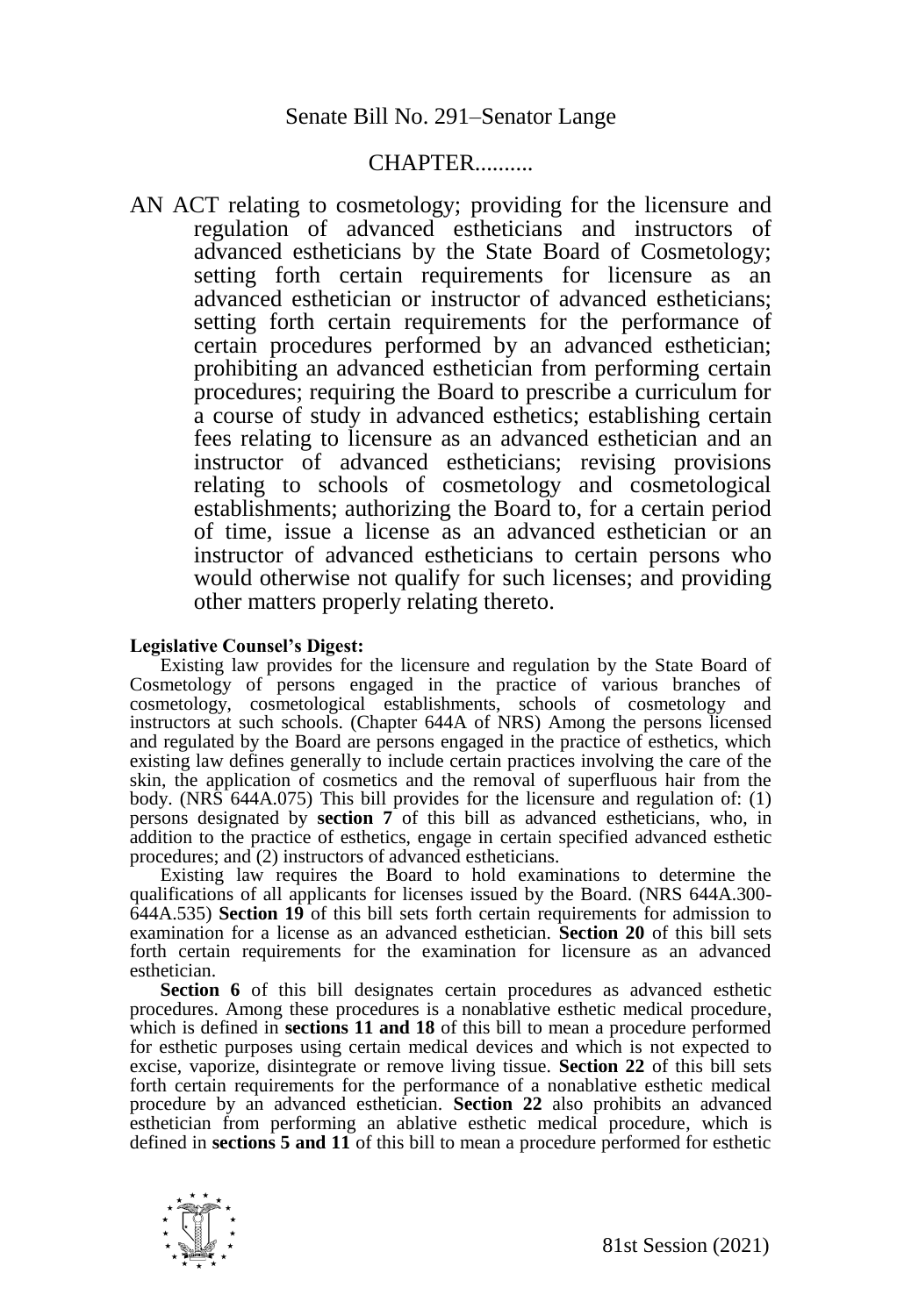purposes using certain medical devices and which is expected to excise, vaporize, disintegrate or remove living tissue.

Existing law sets forth various requirements for the operation of schools of cosmetology. (NRS 644A.700-644A.755) **Section 23** of this bill requires the Board to adopt regulations prescribing a curriculum for a course of study in advanced esthetics to be used by a licensed school of cosmetology that wishes to offer such a course of study and sets forth certain requirements for the curriculum. Existing law imposes certain requirements for admission to examination for a license as an instructor of cosmetology, instructor of estheticians and instructor in nail technology. (NRS 644A.420-644A.430) **Section 21** of this bill imposes similar requirements for admission to examination for a license as an instructor of advanced estheticians. **Section 42** of this bill requires a student advanced esthetician to complete a certain number of hours of instruction before commencing work on members of the public.

Existing law exempts a person authorized to practice medicine, dentistry, osteopathic medicine, chiropractic or podiatry from the provisions of existing law regarding cosmetology. (NRS 644A.150) **Section 26** of this bill revises that exemption for the purposes of allowing only a physician or osteopathic physician, a physician assistant or an advanced practice registered nurse to engage in the practice of advanced esthetics without being subject to the requirements set forth in this bill.

**Section 25** of this bill includes advanced esthetician within the occupations encompassed by the definition of "cosmetology" set forth in existing law. (NRS 644A.040) **Section 3** of this bill includes a person licensed as an advanced esthetician among the persons exempt from the provisions of existing law governing massage therapy. (NRS 640C.100) **Section 27** of this bill authorizes a person licensed as an advanced esthetician to be appointed to the Board.

**Section 29** of this bill provides for the issuance of a provisional license as an instructor to certain licensed advanced estheticians under certain circumstances. **Section 30** of this bill authorizes the Board to issue a limited license to certain persons who are licensed as advanced estheticians, which allows for the practice of advanced esthetics subject to certain restrictions.

**Section 32** of this bill revises provisions relating to the language in which examinations for licenses issued by the Board are given to apply to the examinations for a license as an advanced esthetician and an instructor of advanced estheticians.

**Sections 31 and 34** of this bill establish certain fees for the examination and issuance of a license as an advanced esthetician and an instructor of advanced estheticians. **Sections 36-38** of this bill revise provisions relating to the expiration and renewal of licenses issued by the Board to apply to a license as an advanced esthetician and an instructor of advanced estheticians.

**Sections 39-41** of this bill make certain provisions relating to the operation of cosmetological establishments applicable to cosmetological establishments at which advanced estheticians practice. **Section 39** also requires a holder of a license to operate a cosmetological establishment to display at each establishment he or she operates a sign indicating that the establishment is not a medical facility.

Existing law prescribes grounds for disciplinary action against holders of licenses issued by the Board. (NRS 644A.850) **Section 43** of this bill makes these provisions applicable to the holder of a license as an advanced esthetician or an instructor of advanced estheticians. **Section 43** also authorizes disciplinary action for failure to comply with the requirements of **section 39**.

**Sections 45 and 46** of this bill set forth processes by which the Board is authorized to issue a license as an advanced esthetician or a license as an instructor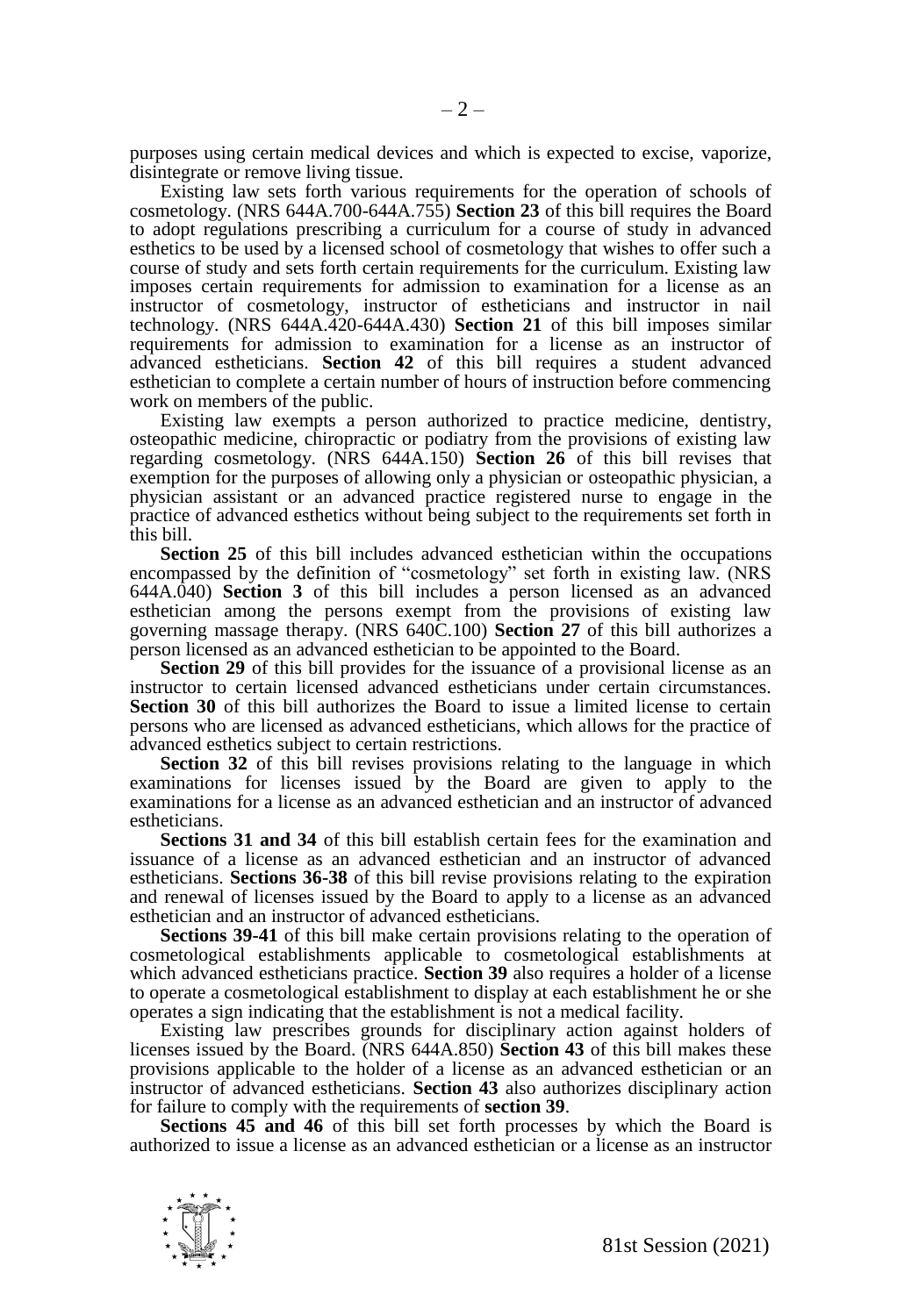of advanced estheticians to certain applicants who do not meet the requirements set forth in this bill but who: (1) hold a license as an esthetician or a license as an instructor of cosmetology or instructor of estheticians, as applicable, issued by the Board on or before October 1, 2023; (2) apply for licensure on or before October 1, 2023; and (3) meet certain other requirements.

**Sections 5-18** of this bill define words and terms applicable to the provisions of this bill. **Sections 24, 33 and 44** of this bill make conforming changes to properly indicate the placement of new language in the Nevada Revised Statutes.

EXPLANATION – Matter in *bolded italics* is new; matter between brackets **[omitted material]** is material to be omitted.

## THE PEOPLE OF THE STATE OF NEVADA, REPRESENTED IN SENATE AND ASSEMBLY, DO ENACT AS FOLLOWS:

**Sections 1 and 2.** (Deleted by amendment.)

**Sec. 3.** NRS 640C.100 is hereby amended to read as follows: 640C.100 1. The provisions of this chapter do not apply to:

(a) A person licensed pursuant to chapter 630, 630A, 631, 632, 633, 634, 634A, 635, 640, 640A or 640B of NRS if the massage therapy, reflexology or structural integration is performed in the course of the practice for which the person is licensed.

(b) A person licensed as a barber or apprentice pursuant to chapter 643 of NRS if the person is massaging, cleansing or stimulating the scalp, face, neck or skin within the permissible scope of practice for a barber or apprentice pursuant to that chapter.

(c) A person licensed or registered as an *advanced esthetician,*  esthetician, esthetician's apprentice, hair designer, hair designer's apprentice, hair braider, shampoo technologist, cosmetologist or cosmetologist's apprentice pursuant to chapter 644A of NRS if the person is massaging, cleansing or stimulating the scalp, face, neck or skin within the permissible scope of practice for an *advanced esthetician,* esthetician, esthetician's apprentice, hair designer, hair designer's apprentice, hair braider, shampoo technologist, cosmetologist or cosmetologist's apprentice pursuant to that chapter.

(d) A person licensed or registered as a nail technologist or nail technologist's apprentice pursuant to chapter 644A of NRS if the person is massaging, cleansing or stimulating the hands, forearms, feet or lower legs within the permissible scope of practice for a nail technologist or nail technologist's apprentice.

(e) A person who is an employee of an athletic department of any high school, college or university in this State and who, within the scope of that employment, practices massage therapy, reflexology or structural integration on athletes.

(f) Students enrolled in a school of massage therapy, reflexology or structural integration recognized by the Board.

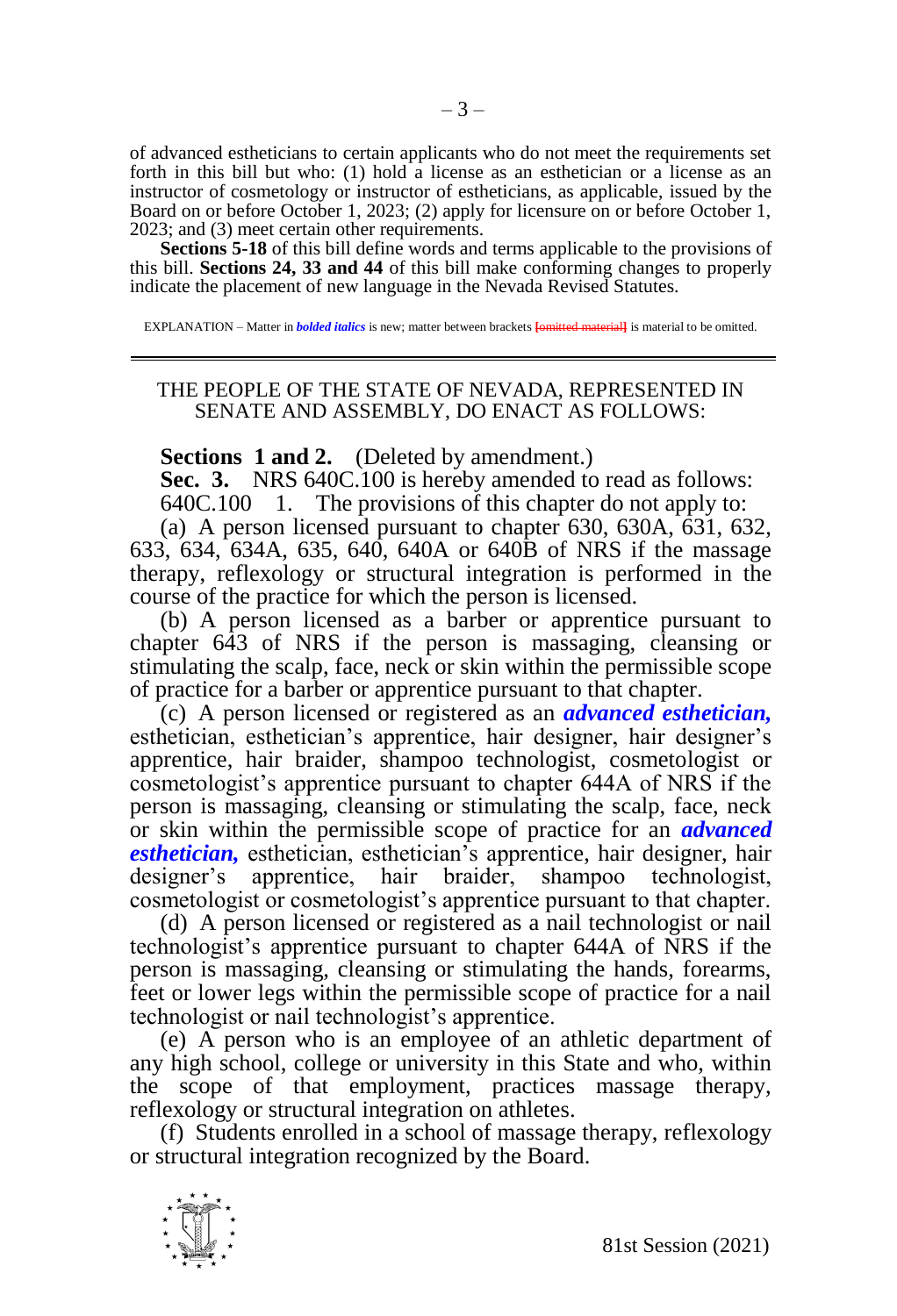(g) A person who practices massage therapy, reflexology or structural integration solely on members of his or her immediate family.

 $-4-$ 

(h) A person who performs any activity in a licensed brothel.

2. Except as otherwise provided in subsection 3 and NRS 640C.330, the provisions of this chapter preempt the licensure and regulation of a massage therapist, reflexologist or structural integration practitioner by a county, city or town, including, without limitation, conducting a criminal background investigation and examination of a massage therapist, reflexologist or structural integration practitioner or applicant for a license to practice massage therapy, reflexology or structural integration.

3. The provisions of this chapter do not prohibit a county, city or town from requiring a massage therapist, reflexologist or structural integration practitioner to obtain a license or permit to transact business within the jurisdiction of the county, city or town, if the license or permit is required of other persons, regardless of occupation or profession, who transact business within the jurisdiction of the county, city or town.

4. As used in this section, "immediate family" means persons who are related by blood, adoption or marriage, within the second degree of consanguinity or affinity.

**Sec. 4.** Chapter 644A of NRS is hereby amended by adding thereto the provisions set forth as sections 5 to 23, inclusive, of this act.

**Sec. 5.** *"Ablative esthetic medical procedure" means an esthetic medical procedure that is expected to excise, vaporize, disintegrate or remove living tissue.*

**Sec. 6.** *"Advanced esthetic procedure" means any of the following procedures performed for esthetic purposes and not for the treatment of a medical, physical or mental ailment:*

- *1. Exfoliation;*
- *2. Microdermabrasion and related services;*
- *3. Microneedling;*
- *4. Dermaplaning;*
- *5. Extraction;*
- *6. Hydrotherapy;*
- *7. A nonablative esthetic medical procedure; or*

## *8. Other similar esthetic preparations or procedures with the use of the hands or a mechanical or electronic apparatus.*

**Sec. 7.** *"Advanced esthetician" means any person who engages in the practice of advanced esthetics.*

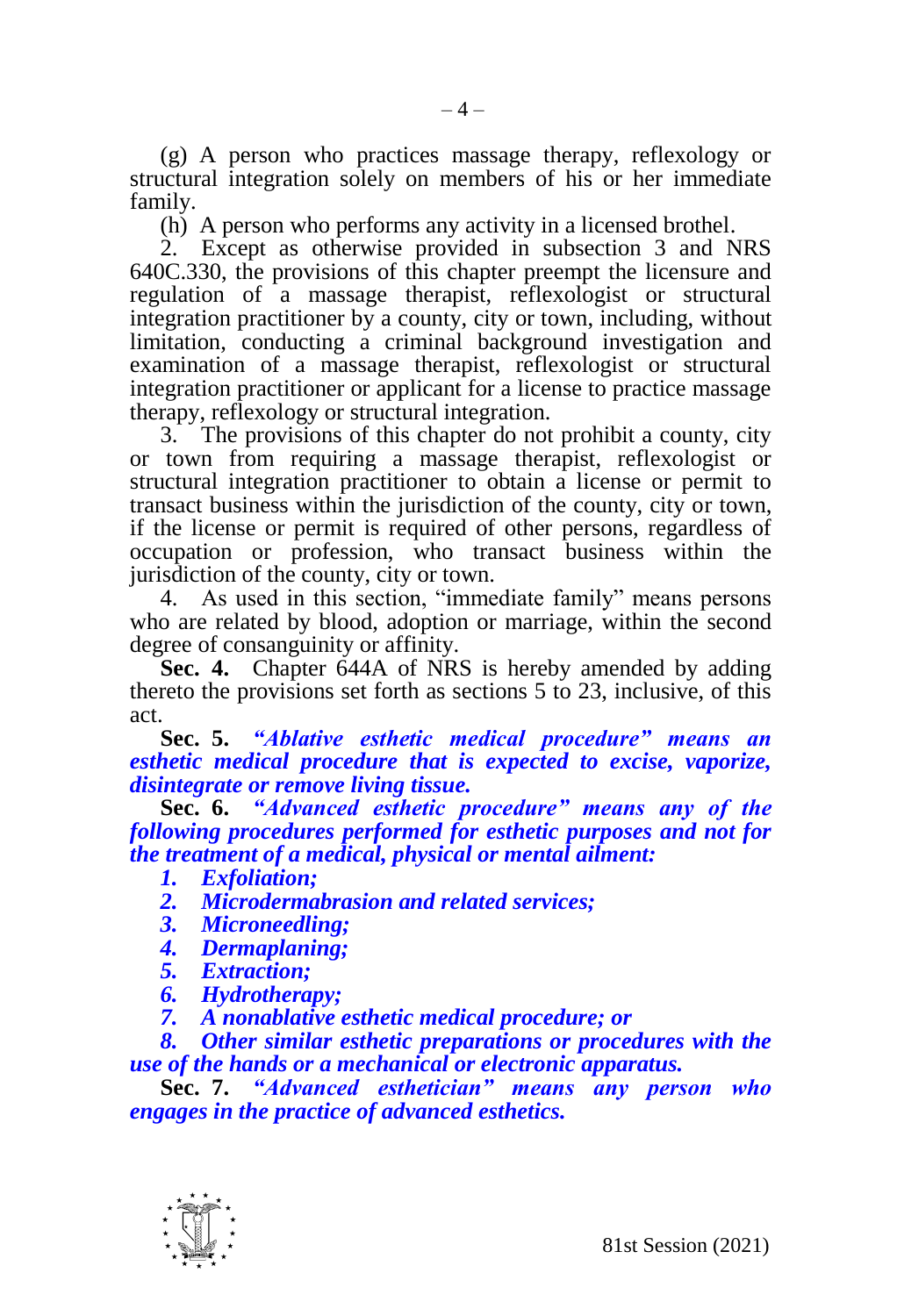**Sec. 8.** *"Advanced esthetics" means the practice of advanced esthetic procedures in addition to the practice of esthetics.*

**Sec. 9.** *"Dermaplaning" means the use of a blade with a handle to remove dead skin cells and vellus hairs from the face.*

**Sec. 10.** *"Esthetic medical device" means a device, as defined in 21 U.S.C. § 321, used to perform an esthetic medical procedure, including, without limitation, a laser, a radial shockwave device, a cryotherapy device and a device that emits radio frequencies, plasma, intense pulsed light, ultrasound, microwaves or other similar energies.* 

**Sec. 11.** *"Esthetic medical procedure" means a procedure performed using an esthetic medical device for the purposes of the care of the skin, beautification, anti-aging, permanent hair reduction, skin tightening, skin rejuvenation, noninvasive body contouring, noninvasive lipolysis or other similar esthetic purposes.*

**Sec. 12.** *"Exfoliation" means a process whereby superficial epidermal cells are removed from the skin.*

**Sec. 13.** *"Extraction" means the removal of impurities from the skin using lancets or needles.*

**Sec. 14.** *"Hydrotherapy" means the use of water for esthetic purposes or beautification of the body.*

**Sec. 15.** (Deleted by amendment.)

**Sec. 16.** *"Microdermabrasion" means the physical removal of surface epidermal cells using an abrasive material or apparatus.*

**Sec. 17.** *"Microneedling" means the use of multiple small needles which are solid and which are designed to pierce the skin for the purpose of stimulating collagen production or cellular renewal.*

**Sec. 18.** *"Nonablative esthetic medical procedure" means an esthetic medical procedure that is not expected to excise, vaporize, disintegrate or remove living tissue.*

**Sec. 19.** *The Board shall admit to examination for a license as an advanced esthetician any person who has made the application to the Board in proper form, paid the fee and:*

*1. Is at least 18 years of age;*

*2. Is of good moral character;*

*3. Has successfully completed the 10th grade in school or its equivalent; and*

*4. Satisfies at least one of the following:*

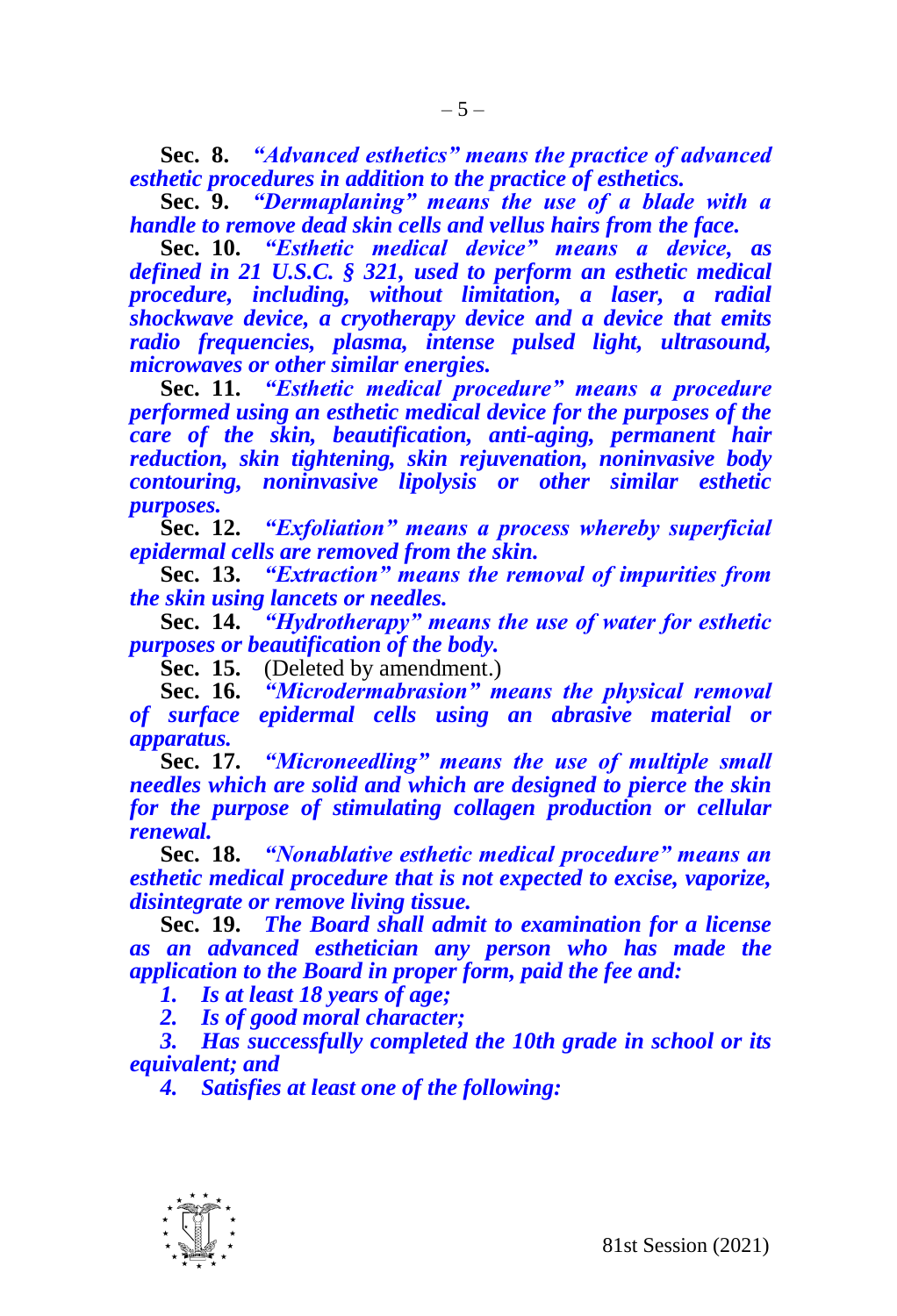*(a) The person has completed at least 900 hours of training in a licensed school of cosmetology in a curriculum prescribed by the Board pursuant to section 23 of this act;*

*(b) The person is a licensed esthetician and has additionally completed at least 300 hours of training in a licensed school of cosmetology in a curriculum prescribed by the Board pursuant to section 23 of this act; or*

*(c) The person has practiced as a full-time licensed advanced esthetician for at least 1 year.*

**Sec. 20.** *The examination for a license as an advanced esthetician may include:*

*1. Practical demonstrations in advanced esthetics;* 

*2. Written and oral tests on:*

*(a) Antisepsis, sterilization and sanitation;*

*(b) The use of electricity and mechanical apparatuses, including, without limitation, esthetic medical devices, as applicable to the practice of advanced esthetics; and*

*(c) The laws of Nevada and the regulations of the Board relating to cosmetology; and*

*3. Such other demonstrations and tests as the Board requires.*

**Sec. 21.** *1. The Board shall admit to examination for a license as an instructor of advanced estheticians any person who has applied to the Board in proper form, paid the fee and:*

*(a) Is at least 18 years of age;*

*(b) Is of good moral character;*

*(c) Has successfully completed the 12th grade in school or its equivalent;*

*(d) Has received a minimum of 700 hours of training as a student instructor or 500 hours of training as an instructor or as a licensed provisional instructor in a licensed school of cosmetology;*

*(e) Is licensed as an advanced esthetician pursuant to this chapter; and*

*(f) Has practiced as a full-time licensed advanced esthetician or as a licensed student instructor.*

*2. An instructor of advanced estheticians shall complete at least the number of hours of continuing education required, at the time the hours of continuing education are completed, for instructors of schools of cosmetology accredited by the National Accrediting Commission of Career Arts & Sciences or its successor organization. The hours of continuing education must be obtained during each 2-year period of his or her license in courses approved by the Board.*

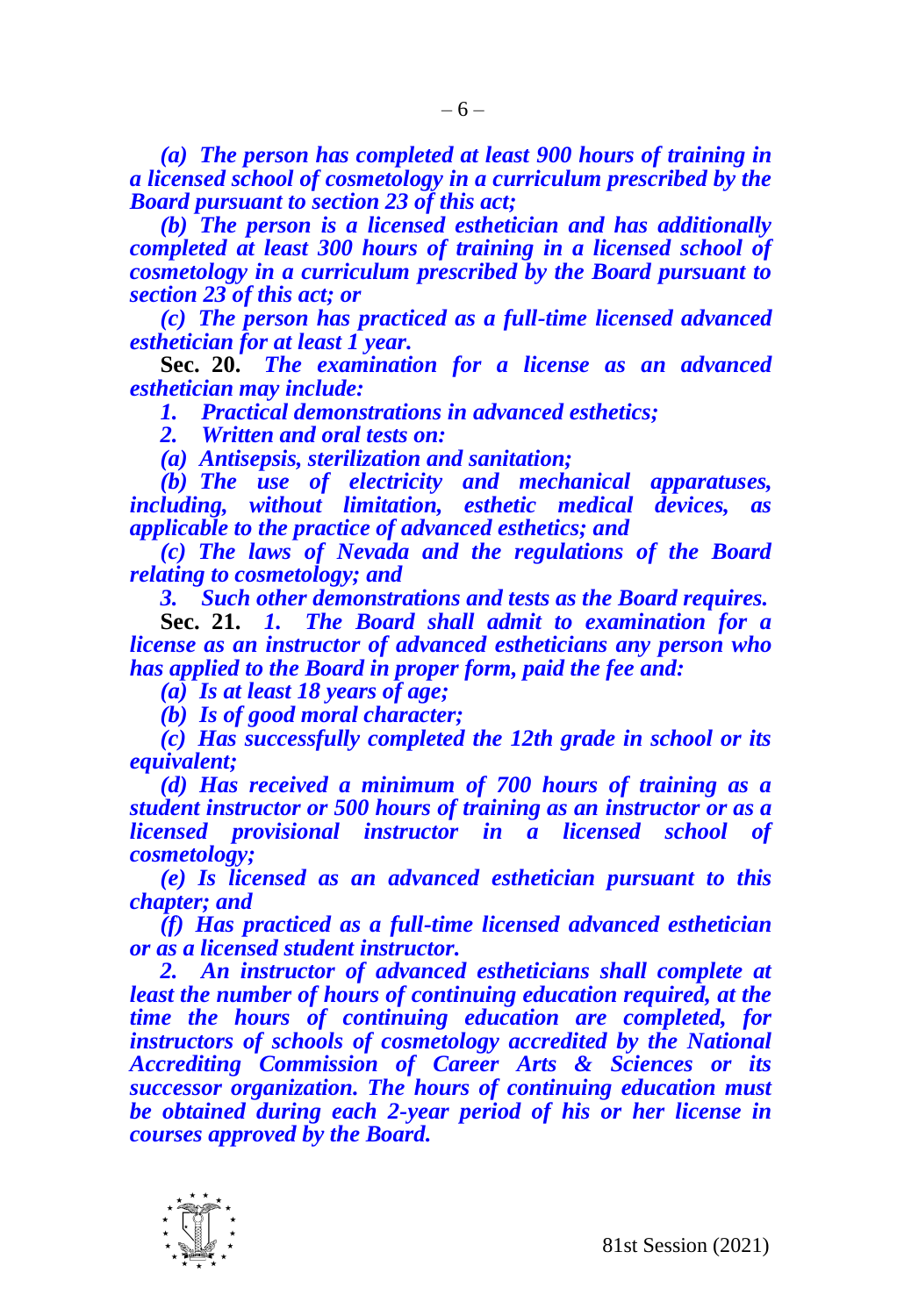**Sec. 22.** *1. An advanced esthetician may perform a nonablative esthetic medical procedure only under the supervision of a health care professional. For the purposes of this subsection, an esthetic medical procedure is performed under the supervision of a health care professional if, at all times during the performance of the procedure, the health care professional:*

*(a) Is readily available for immediate consultation with the advanced esthetician by telephone or other communication technology which allows the health care professional and the advanced esthetician to communicate in real time; and*

*(b) Remains within 60 miles or 60 minutes of the location at which the procedure is being performed and is readily available to provide care in person if any problems arise during the procedure.*

*2. An advanced esthetician shall not perform any ablative esthetic medical procedure.*

*3. As used in this section, "health care professional" has the meaning ascribed to it in NRS 453C.030.*

**Sec. 23.** *1. The Board shall adopt regulations prescribing a curriculum for a course of study in advanced esthetics to be used by a licensed school of cosmetology that wishes to offer such a course of study.* 

*2. The curriculum prescribed pursuant to subsection 1 must include, without limitation, instruction in the following subjects:*

*(a) State and federal laws pertaining to the practice of advanced esthetics;*

*(b) Professional ethical standards for advanced estheticians;*

*(c) The theory and performance of advanced esthetic procedures;*

*(d) Medical subjects relevant to the practice of advanced esthetics, including, without limitation, subjects relating to health, lifestyle, nutrition, autoimmune diseases, infection control and wound healing;* 

*(e) First aid, including, without limitation, the administration of cardiopulmonary resuscitation;*

*(f) Subjects relating to the science of the skin, including, without limitation, skin types, systems for the classification of skin conditions and skin disorders and diseases;*

*(g) Anatomy, physiology, chemistry, pharmacology and other relevant sciences;*

*(h) The physics of wave energy, including, without limitation, the physics of lasers, intense pulsed light, radio frequency, ultrasound, plasma and other energies;*

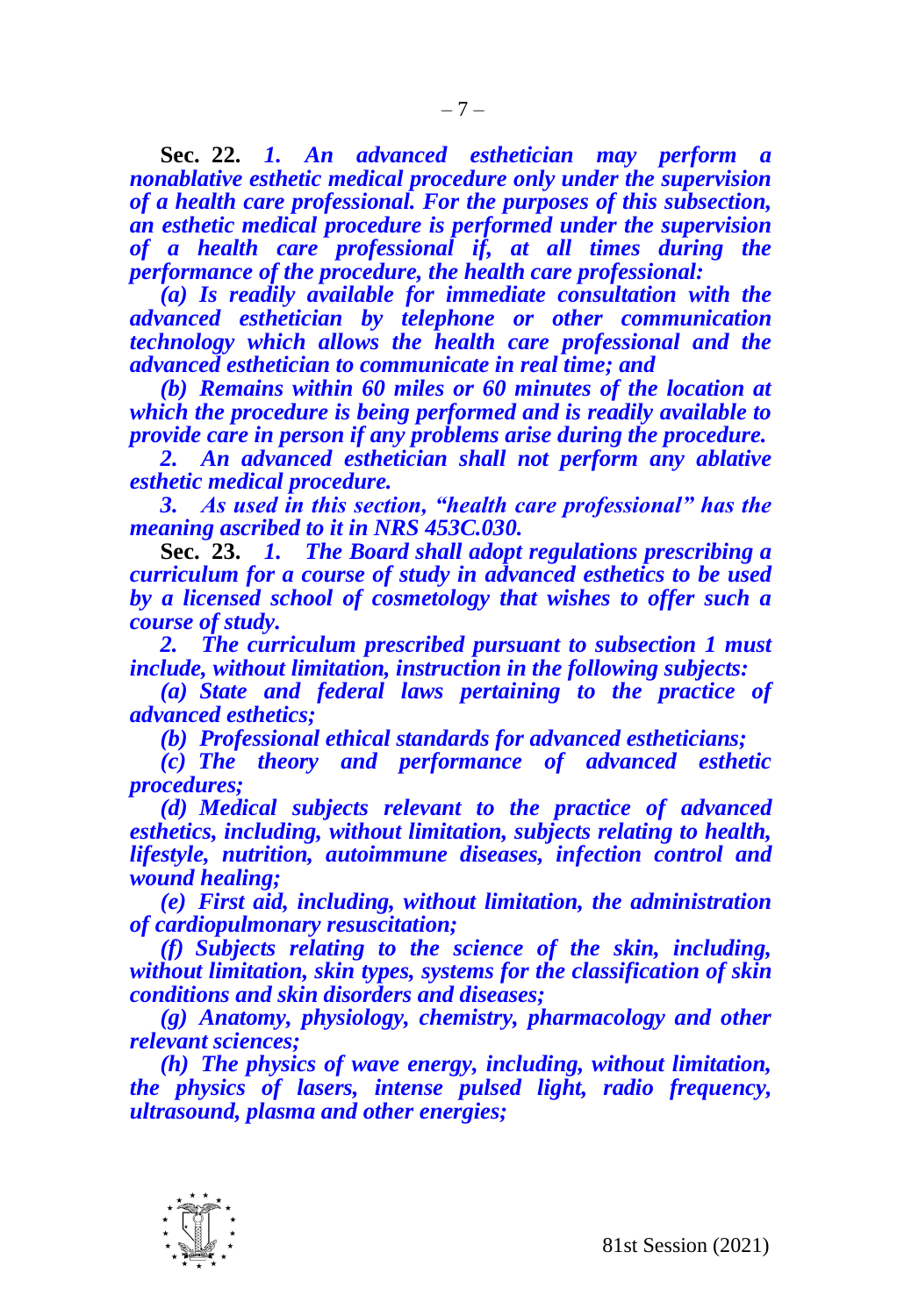*(i) The duties of an advanced esthetician with respect to the confidentiality of client information, client consultation, informed consent and the care of clients both before and after advanced esthetic procedures;*

*(j) Subjects relevant to the professional practice of advanced esthetics, including, without limitation, professional liability insurance, risk management and professional interactions with health care professionals;*

*(k) Subjects relating to esthetic medical devices and other apparatuses used in the practice of advanced esthetics, including, without limitation, the classification, maintenance and safe and proper use of such devices and apparatuses; and*

*(l) Any other subject which the Board may determine by regulation to be necessary and proper for the instruction of advanced estheticians.*

**Sec. 24.** NRS 644A.010 is hereby amended to read as follows:

644A.010 As used in this chapter, unless the context otherwise requires, the words and terms defined in NRS 644A.015 to 644A.140, inclusive, *and sections 5 to 18, inclusive, of this act* have the meanings ascribed to them in those sections.

**Sec. 25.** NRS 644A.040 is hereby amended to read as follows:

644A.040 "Cosmetology" includes the occupations of a cosmetologist, esthetician, *advanced esthetician,* electrologist, hair designer, shampoo technologist, hair braider, demonstrator of cosmetics and nail technologist. The term does not include the occupation of a makeup artist.

**Sec. 26.** NRS 644A.150 is hereby amended to read as follows:

644A.150 1. The following persons are exempt from the provisions of this chapter:

(a) **[**All**]** *Except for those provisions relating to advanced estheticians, all* persons authorized by the laws of this State to practice medicine, dentistry, osteopathic medicine, chiropractic or podiatry.

(b) Commissioned medical officers of the United States Army, Navy, or Marine Hospital Service when engaged in the actual performance of their official duties, and attendants attached to those services.

(c) Barbers, insofar as their usual and ordinary vocation and profession is concerned, when engaged in any of the following practices:

(1) Cleansing or singeing the hair of any person.

(2) Massaging, cleansing, stimulating, exercising or similar work upon the scalp, face or neck of any person, with the hands or

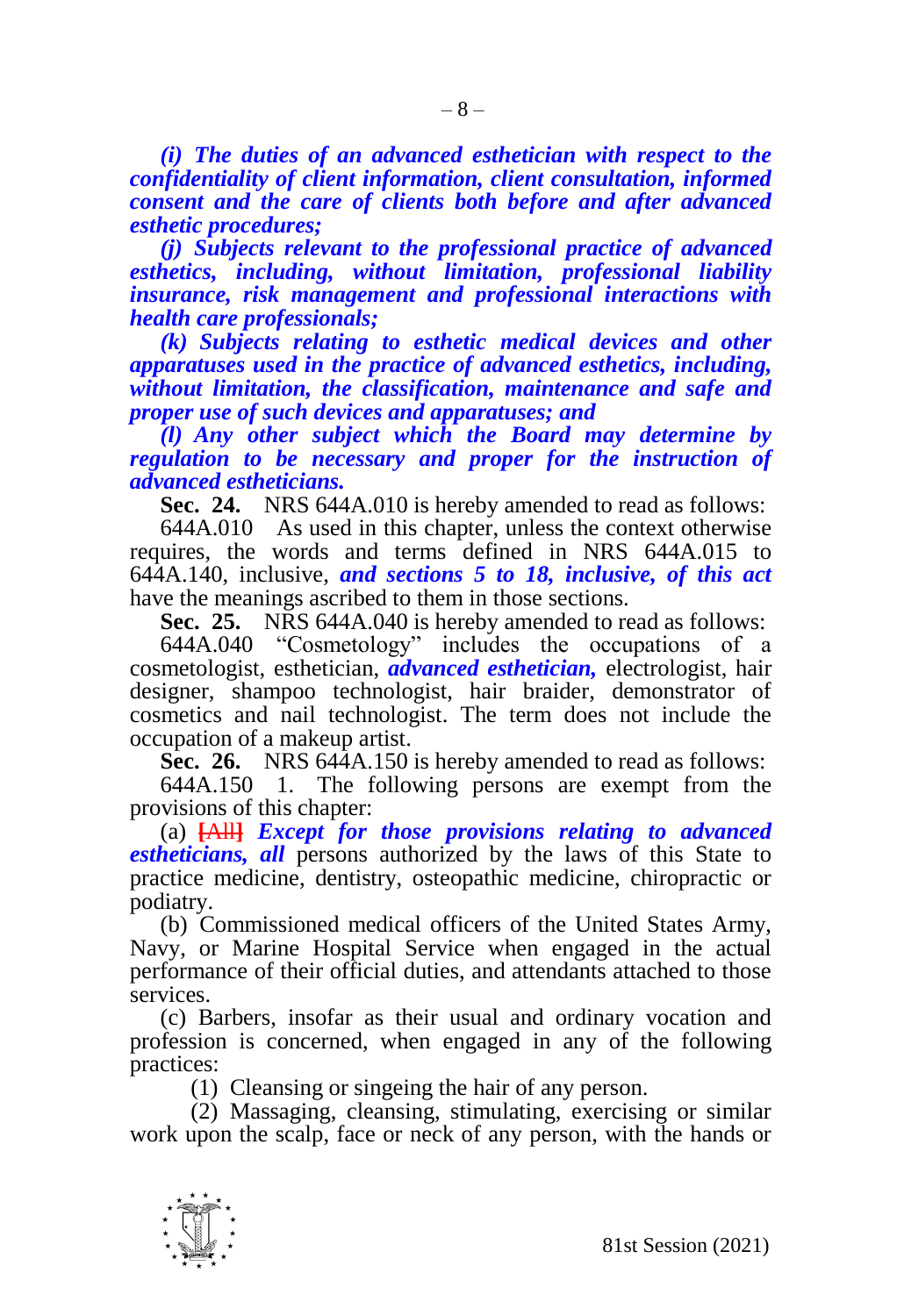with mechanical or electrical apparatus or appliances, or by the use of cosmetic preparations, antiseptics, tonics, lotions or creams.

(d) Retailers, at a retail establishment, insofar as their usual and ordinary vocation and profession is concerned, when engaged in the demonstration of cosmetics if:

(1) The demonstration is without charge to the person to whom the demonstration is given; and

(2) The retailer does not advertise or provide a service relating to the practice of cosmetology except cosmetics and fragrances.

(e) Photographers or their employees, insofar as their usual and ordinary vocation and profession is concerned, if the photographer or his or her employee does not advertise cosmetological services or the practice of makeup artistry and provides cosmetics without charge to the customer.

2. Any school of cosmetology conducted as part of the vocational rehabilitation training program of the Department of Corrections or the Caliente Youth Center:

(a) Is exempt from the requirements of paragraph (c) of subsection 2 of NRS 644A.740.

(b) Notwithstanding the provisions of NRS 644A.735, shall maintain a staff of at least one licensed instructor.

*3. Any health care professional, as defined in NRS 453C.030, is exempt from the provisions of this chapter relating to advanced estheticians.*

**Sec. 27.** NRS 644A.205 is hereby amended to read as follows:

644A.205 1. No person is eligible for appointment as a member of the Board:

(a) Who is not licensed as a nail technologist, electrologist, esthetician *, advanced esthetician* or cosmetologist under the provisions of this chapter.

(b) Who is not, at the time of appointment, actually engaged in the practice of his or her respective branch of cosmetology.

 $(c)$  Who is not at least  $25$  years of age.

(d) Who has not been a resident of this State for at least 3 years immediately before appointment.

2. The requirements of paragraphs (a) and (b) of subsection 1 do not apply to a person appointed to represent customers of cosmetology.

3. Not more than one member of the Board may be connected, directly or indirectly, with any school of cosmetology, or have been so connected while previously serving as a member of the Board.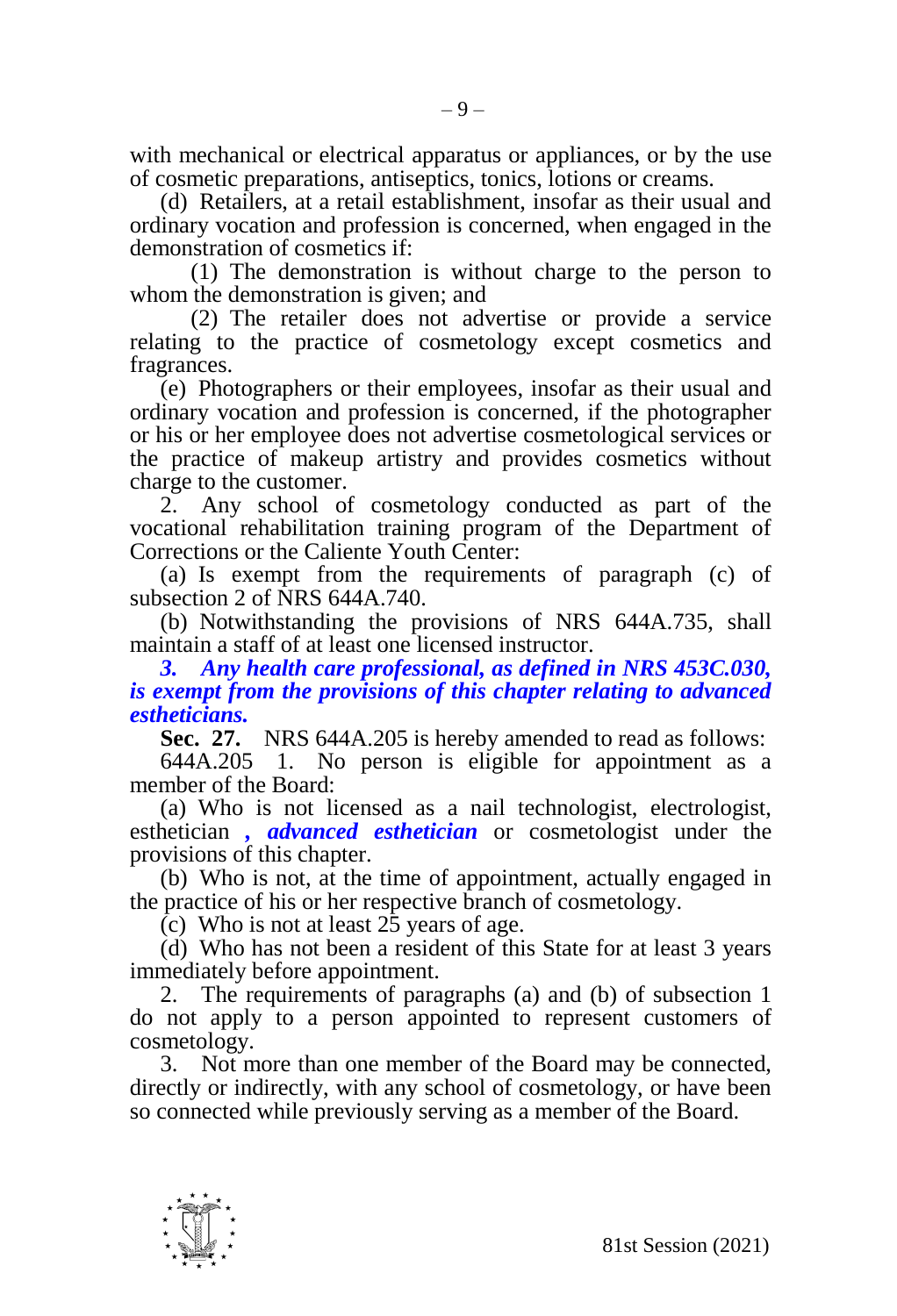**Sec. 28.** NRS 644A.260 is hereby amended to read as follows: 644A.260 1. The Board shall keep a record containing the The Board shall keep a record containing the name, known place or places of business, electronic mail address, personal mailing address, telephone number and the date and number of the license or certificate of registration, as applicable, of every nail technologist, electrologist, esthetician, *advanced esthetician,* hair designer, shampoo technologist, hair braider, demonstrator of cosmetics, makeup artist registered pursuant to NRS 644A.395 and cosmetologist, together with the names and addresses of all establishments for hair braiding, cosmetological establishments and schools of cosmetology licensed pursuant to this chapter. The record must also contain the facts which the applicants claimed in their applications to justify their licensure or registration.

2. The Board may disclose the information contained in the record kept pursuant to subsection 1 to:

(a) Any other licensing board or agency that is investigating a licensee or registrant.

(b) A member of the general public, except information concerning the personal mailing address, work address, electronic mail address and telephone number of a licensee or registrant.

**Sec. 29.** NRS 644A.415 is hereby amended to read as follows:

644A.415 1. The Board may grant a provisional license as an instructor to a person who:

(a) Has successfully completed the 12th grade in school or its equivalent:

(b) Has practiced as a full-time licensed cosmetologist, hair designer, hair braider, esthetician *, advanced esthetician* or nail technologist for 1 year and submits written verification of his or her experience;

(c) Is licensed pursuant to this chapter;

(d) Applies for a provisional license on a form supplied by the Board;

(e) Submits two current photographs of himself or herself; and

(f) Has paid the fee established pursuant to subsection 2.

2. The Board shall establish and collect a fee of not less than \$40 and not more than \$75 for the issuance of a provisional license as an instructor.

3. A person issued a provisional license pursuant to this section may act as an instructor for compensation while accumulating the number of hours of training required for an instructor's license.

4. A provisional license as an instructor expires upon accumulation by the licensee of the number of hours of training required for an instructor's license or 1 year after the date of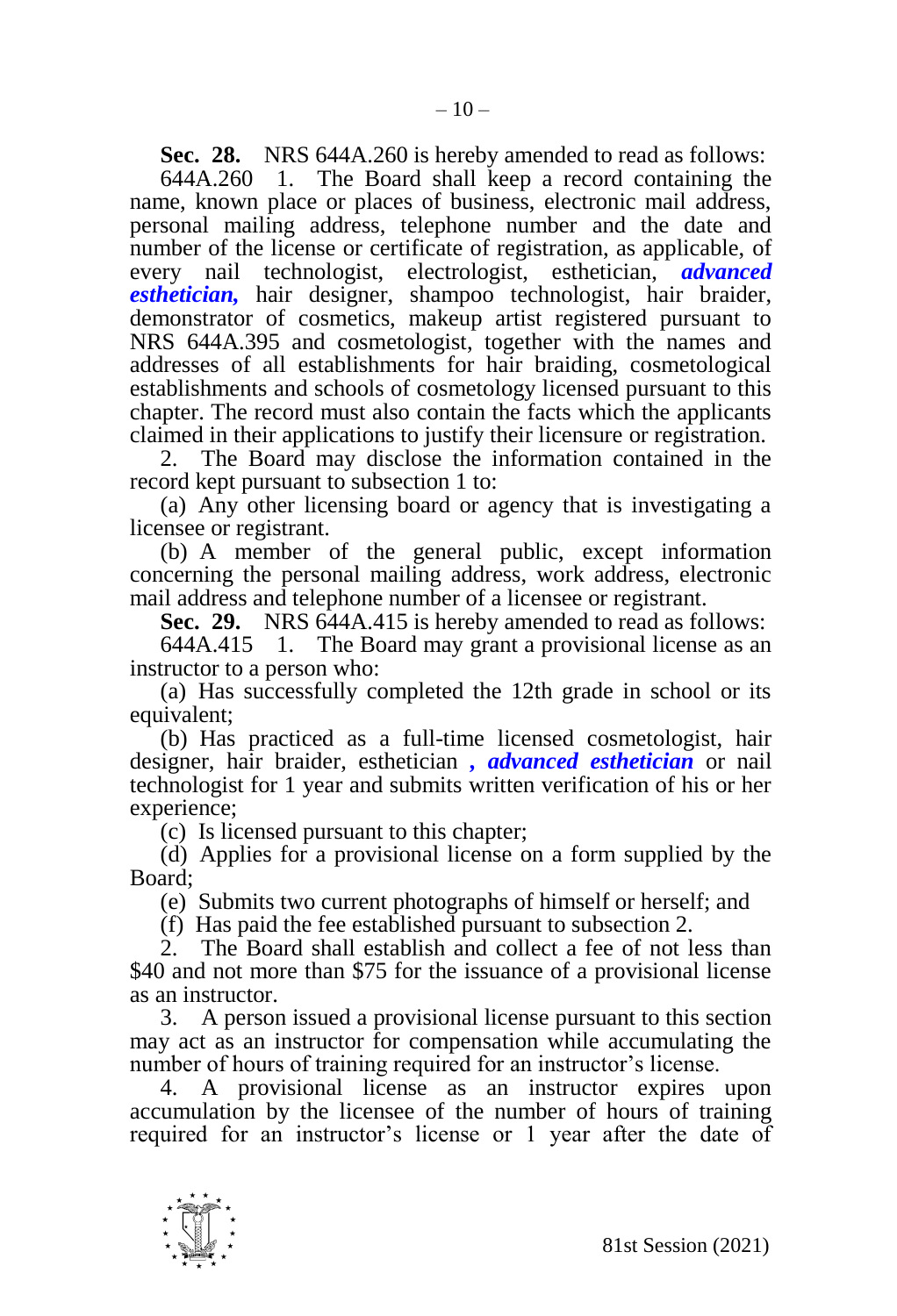issuance, whichever occurs first. The Board may grant an extension of not more than 45 days to those provisional licensees who have applied to the Board for examination as instructors and are awaiting examination.

**Sec. 30.** NRS 644A.455 is hereby amended to read as follows:

644A.455 1. The Board may, without examination, issue a limited license to a person who intends to practice cosmetology in this State in the manner set forth in this section and who is currently licensed as a cosmetologist, hair designer, nail technologist *,* **[**or**]** esthetician **[**:**]** *or advanced esthetician:*

(a) Pursuant to NRS 644A.490; or

(b) In another state or territory of the United States or the District of Columbia.

2. A limited license issued pursuant to this section authorizes the holder of the limited license to practice cosmetology in this State<sup>.</sup>

(a) Within the branch of cosmetology or branches of cosmetology for which the person is licensed in a resort hotel and in other types of locations the Board designates by regulation; and

(b) For:

(1) A 1-year period; or

(2) Not more than five periods, of not more than 10 days each, during any 1-year period for which the license is issued or renewed.

3. To apply for a limited license for the period described in subparagraph  $(1)$  of paragraph (b) of subsection 2, an applicant must submit to the Board:

(a) An application which includes the name of the applicant and the number of the applicant's license issued pursuant to NRS 644A.490;

(b) Proof of successful completion of a course provided by the Board relating to sanitation and infection control when providing services relating to the practice of cosmetology in a location other than a cosmetological establishment;

(c) Any other information required by the Board; and

(d) An application fee of \$100.

4. To apply for a limited license for the period described in subparagraph (2) of paragraph (b) of subsection 2, an applicant must submit to the Board:

(a) An application which includes the name of the applicant and:

(1) The number of the applicant's license issued pursuant to NRS 644A.490; or

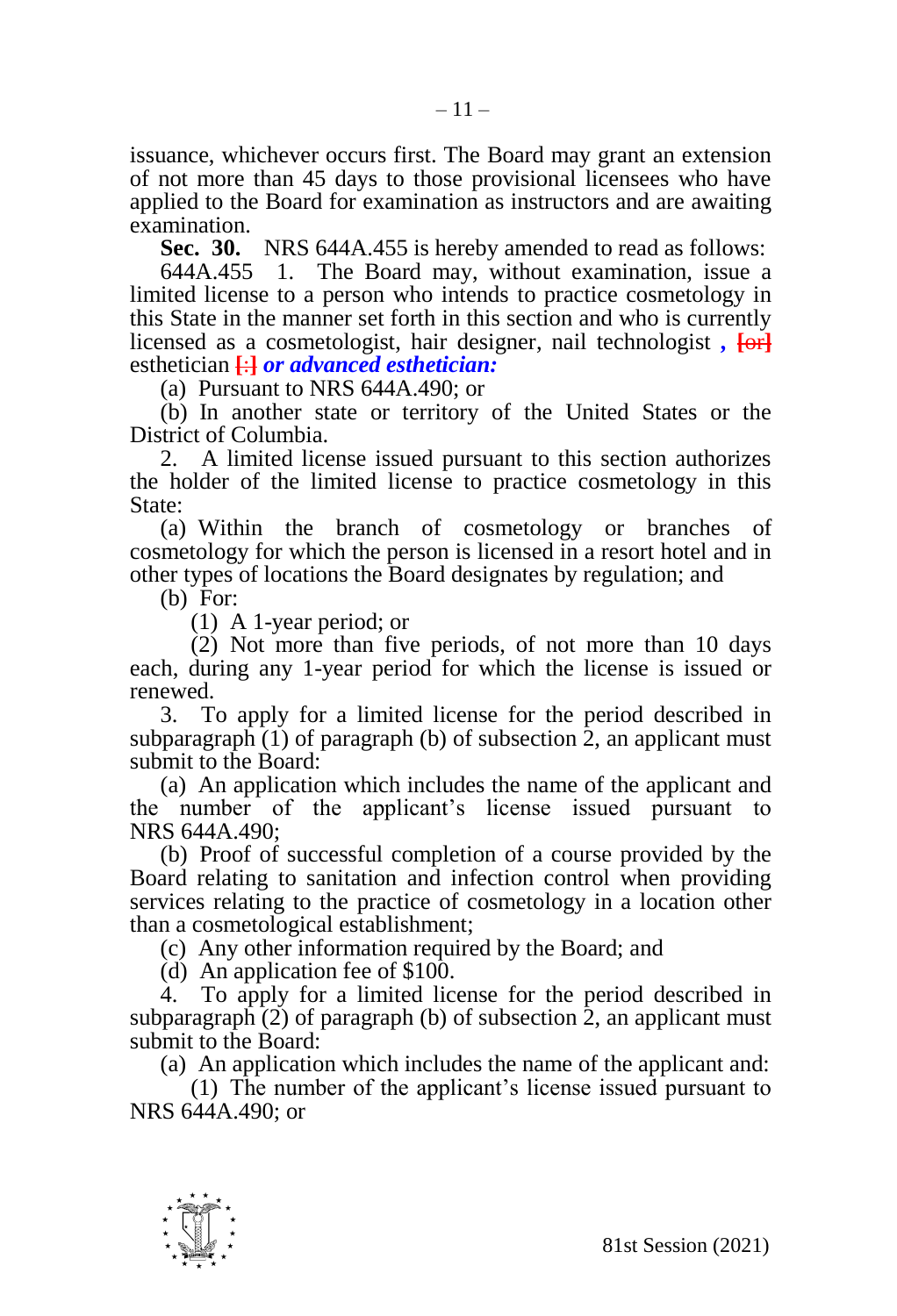(2) The number or other designation identifying the applicant's license from any other jurisdiction described in subsection 1;

(b) Any other information required by the Board; and

(c) An application fee of \$100.

5. The Board may issue a limited license pursuant to this section for not more than 1 year and may renew the limited license annually. A limited license expires 1 year after its date of issuance.

6. A holder of a limited license may renew the limited license on or before the date of its expiration. To renew the limited license, the holder must:

(a) Apply to the Board for renewal; and

(b) Submit an annual renewal fee of \$100.

7. Not less than 5 days before practicing cosmetology in this State pursuant to a limited license, the holder of a limited license shall notify the Board electronically or in writing of the holder's intention to practice cosmetology in this State pursuant to the limited license. The notice must specify:

(a) The name and limited license number of the holder;

(b) The specific dates and times on which the holder will be practicing cosmetology in this State pursuant to the limited license; and

(c) The name and address of the location at which the holder will be practicing cosmetology in this State pursuant to the limited license.

8. A holder of a limited license may submit to the Board the notice required by subsection 7 by using the Board's online notification process, by mail or in person.

9. A holder of a limited license is subject to the regulatory and disciplinary authority of the Board to the same extent as any other licensed cosmetologist for all acts relating to the practice of cosmetology which occur in this State pursuant to the limited license.

10. The Board:

(a) Shall designate by regulation the types of:

(1) Locations, in addition to a resort hotel, at which a holder of a limited license may practice cosmetology in this State under a limited license; and

(2) Services relating to the practice of cosmetology that a holder of a limited license may perform in this State under a limited license.

(b) May adopt any other regulations as are necessary to carry out the provisions of this section.

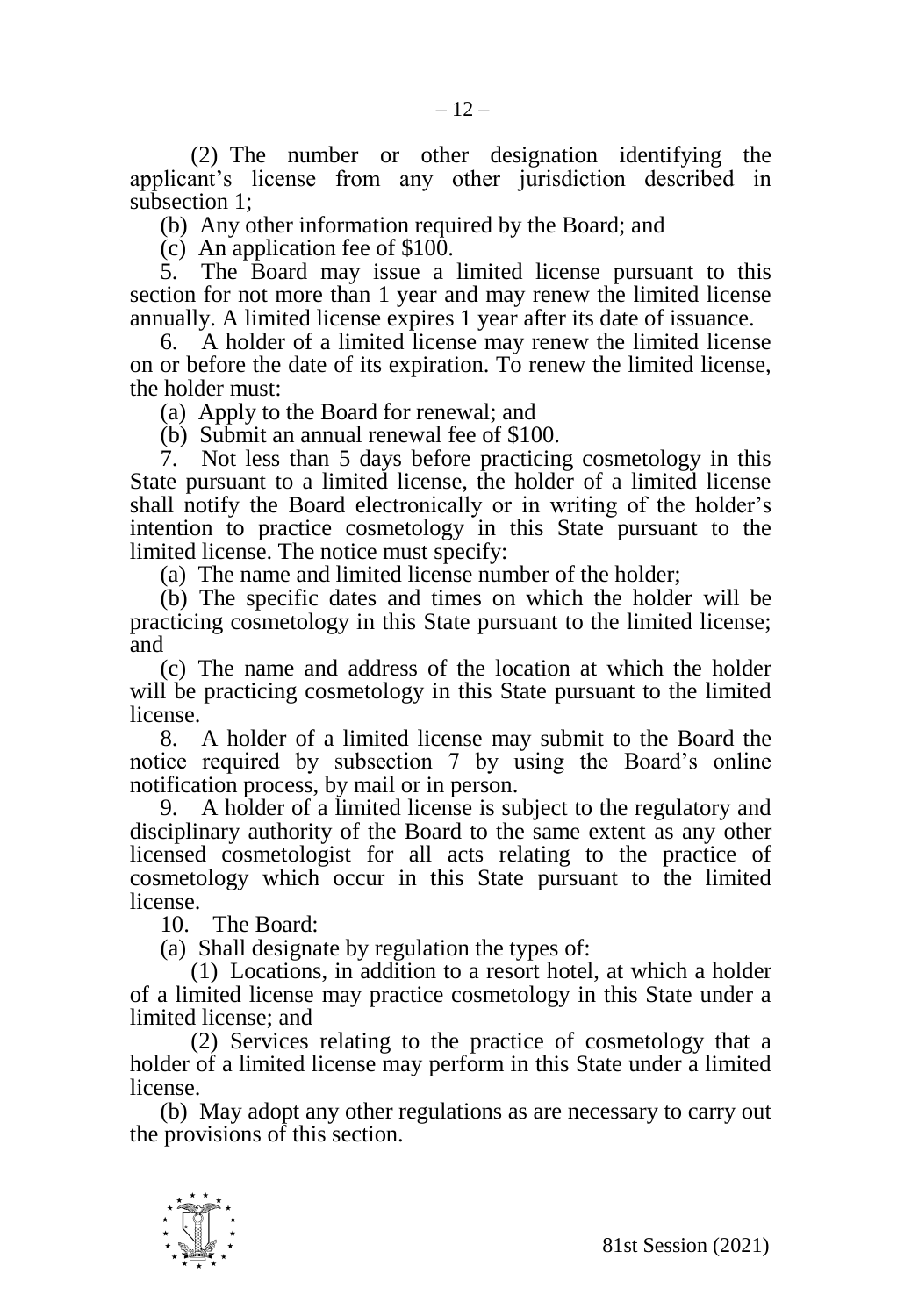11. As used in this section, "resort hotel" has the meaning ascribed to it in NRS 463.01865.

**Sec. 31.** NRS 644A.470 is hereby amended to read as follows:

644A.470 1. In addition to the fee for an application, the fees for examination are:

(a) For examination as a cosmetologist, not less than \$75 and not more than \$200.

(b) For examination as an electrologist, not less than \$75 and not more than \$200.

(c) For examination as a hair designer, not less than \$75 and not more than \$200.

(d) For examination as a shampoo technologist, not less than \$50 and not more than \$100.

(e) For examination as a hair braider, \$110.

(f) For examination as a nail technologist, not less than \$75 and not more than \$200.

(g) For examination as an esthetician, not less than \$75 and not more than \$200.

(h) *For examination as an advanced esthetician, not less than \$75 and not more than \$200.*

*(i)* For examination as an instructor of estheticians, *advanced estheticians,* hair designers, cosmetology or nail technology, not less than \$75 and not more than \$200.

2. Except as otherwise provided in this subsection, the fee for each reexamination is not less than \$75 and not more than \$200. The fee for reexamination as a hair braider is \$110.

3. In addition to the fee for an application, the fee for examination or reexamination as a demonstrator of cosmetics is \$75.

4. Each applicant referred to in subsections 1 and 3 shall, in addition to the fees specified therein, pay the reasonable value of all supplies necessary to be used in the examination.

**Sec. 32.** NRS 644A.480 is hereby amended to read as follows: 644A.480 1. The Board:

(a) Shall provide examinations for licensure or registration as a cosmetologist, esthetician, *advanced esthetician,* hair designer, shampoo technologist, hair braider, nail technologist or demonstrator of cosmetics in English and, upon the request of an applicant for licensure or registration as a cosmetologist, esthetician, *advanced esthetician,* hair designer, shampoo technologist, hair braider, nail technologist or demonstrator of cosmetics, in Spanish; and

(b) May provide examinations for licensure or registration as a cosmetologist, esthetician, *advanced esthetician,* hair designer,

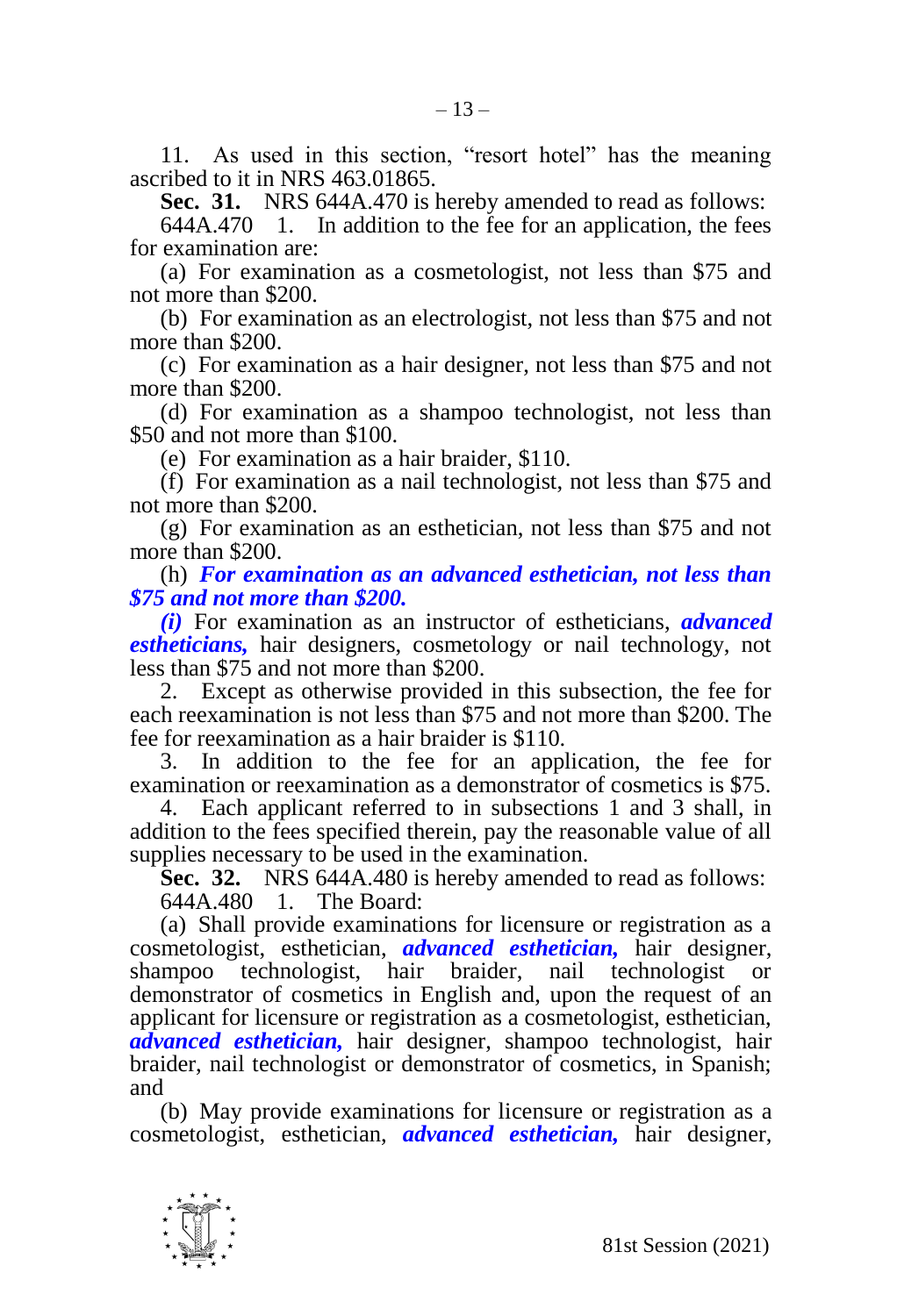shampoo technologist, hair braider, nail technologist or demonstrator of cosmetics, in any other language upon the request of an applicant, if the Board determines that providing the examination in that language is in the best interests of the public.

2. A request for an examination for licensure or registration as a cosmetologist, esthetician, *advanced esthetician,* hair designer, shampoo technologist, hair braider, nail technologist or demonstrator of cosmetics to be translated into a language other than English or Spanish must be filed with the Board by the applicant making the request at least 90 days before the scheduled examination. The Board shall keep all such requests on file.

3. The Board shall impose a fee upon the applicants who file requests for an examination for licensure or registration as a cosmetologist, esthetician, *advanced esthetician,* hair designer, shampoo technologist, hair braider, demonstrator of cosmetics to be translated into a language other than English or Spanish. The fee must be sufficient to ensure that the applicants bear the full cost for the development, preparation, administration. grading and evaluation of the translated grading and evaluation of the translated examination. The fee is in addition to all other fees that must be paid by applicants for the examination for licensure or registration as a cosmetologist, esthetician, *advanced esthetician,* hair designer, shampoo technologist, hair braider, nail technologist or demonstrator of cosmetics.

4. In determining whether it is in the best interests of the public to translate an examination for licensure or registration as a cosmetologist, esthetician, *advanced esthetician,* hair designer, shampoo technologist, hair braider, nail technologist or demonstrator of cosmetics into a language other than English or Spanish, the Board shall consider the percentage of the population within this State whose native language is the language for which the translated examination is sought.

**Sec. 33.** NRS 644A.485 is hereby amended to read as follows:

644A.485 1. In addition to any other requirements set forth in this chapter:

(a) An applicant for the issuance of a license or evidence of registration issued pursuant to NRS 644A.300 to 644A.535, inclusive, *and sections 19, 20 and 21 of this act* shall include the social security number of the applicant in the application submitted to the Board.

(b) An applicant for the issuance or renewal of a license or evidence of registration issued pursuant to NRS 644A.300 to 644A.535, inclusive, *and sections 19, 20 and 21 of this act* shall

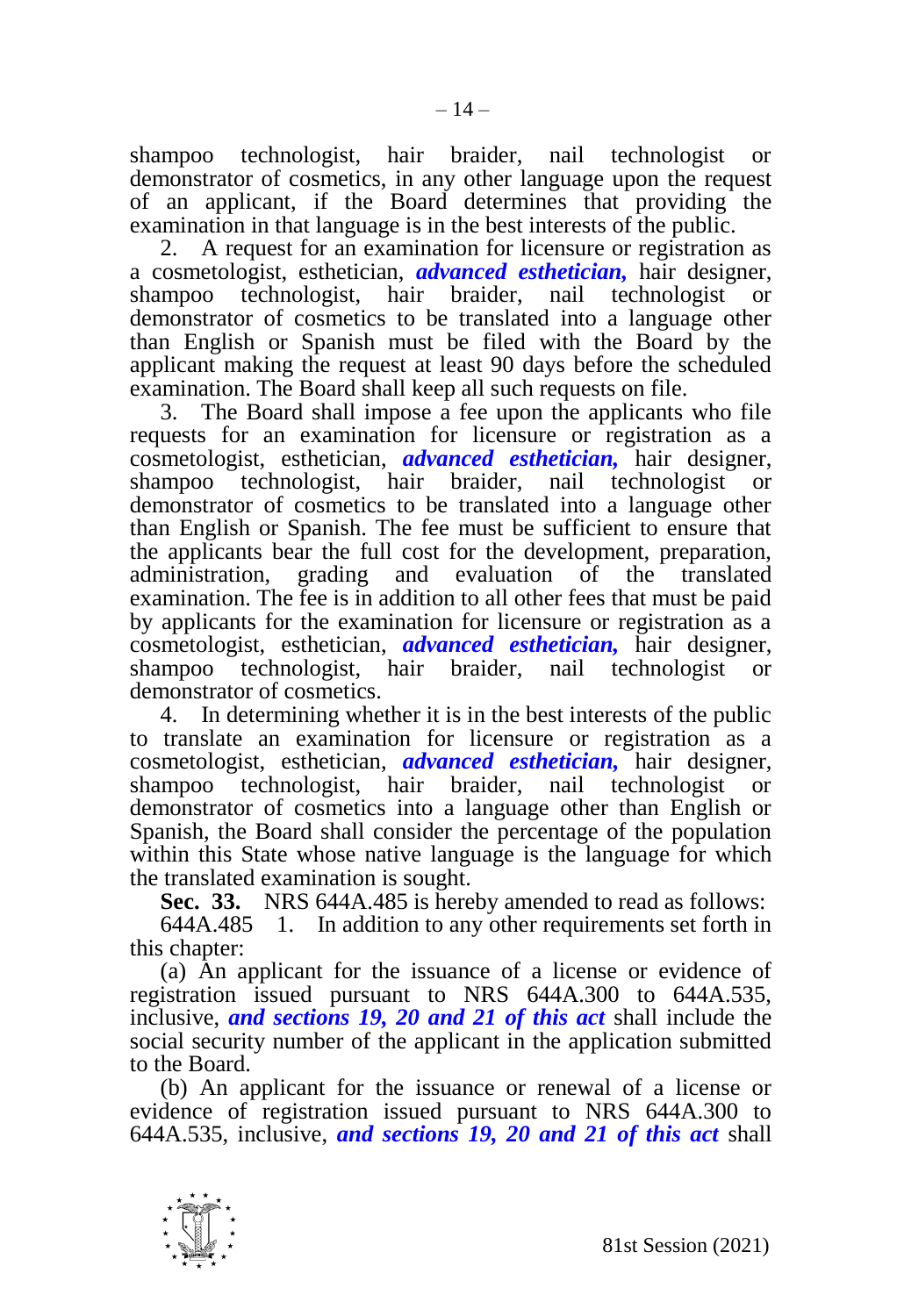submit to the Board the statement prescribed by the Division of Welfare and Supportive Services of the Department of Health and Human Services pursuant to NRS 425.520. The statement must be completed and signed by the applicant.

2. The Board shall include the statement required pursuant to subsection 1 in:

(a) The application or any other forms that must be submitted for the issuance or renewal of the license or evidence of registration; or

(b) A separate form prescribed by the Board.

3. A license or evidence of registration may not be issued or renewed by the Board pursuant to NRS 644A.300 to 644A.535, inclusive, *and sections 19, 20 and 21 of this act* if the applicant:

(a) Fails to submit the statement required pursuant to subsection 1; or

(b) Indicates on the statement submitted pursuant to subsection 1 that the applicant is subject to a court order for the support of a child and is not in compliance with the order or a plan approved by the district attorney or other public agency enforcing the order for the repayment of the amount owed pursuant to the order.

4. If an applicant indicates on the statement submitted pursuant to subsection  $\overline{1}$  that the applicant is subject to a court order for the support of a child and is not in compliance with the order or a plan approved by the district attorney or other public agency enforcing the order for the repayment of the amount owed pursuant to the order, the Board shall advise the applicant to contact the district attorney or other public agency enforcing the order to determine the actions that the applicant may take to satisfy the arrearage.

**Sec. 34.** NRS 644A.490 is hereby amended to read as follows:

644A.490 1. The Board shall issue a license or certificate of registration, as applicable, as a cosmetologist, esthetician, *advanced esthetician,* electrologist, hair designer, shampoo technologist, hair braider, nail technologist, demonstrator of cosmetics or instructor to each applicant who:

(a) Except as otherwise provided in NRS 644A.380 and 644A.455, passes a satisfactory examination, conducted by the Board to determine his or her fitness to practice that occupation of cosmetology; and

(b) Complies with such other requirements as are prescribed in this chapter for the issuance of the license or certificate of registration.

2. The fees for issuance of an initial license or certificate of registration, as applicable, are:

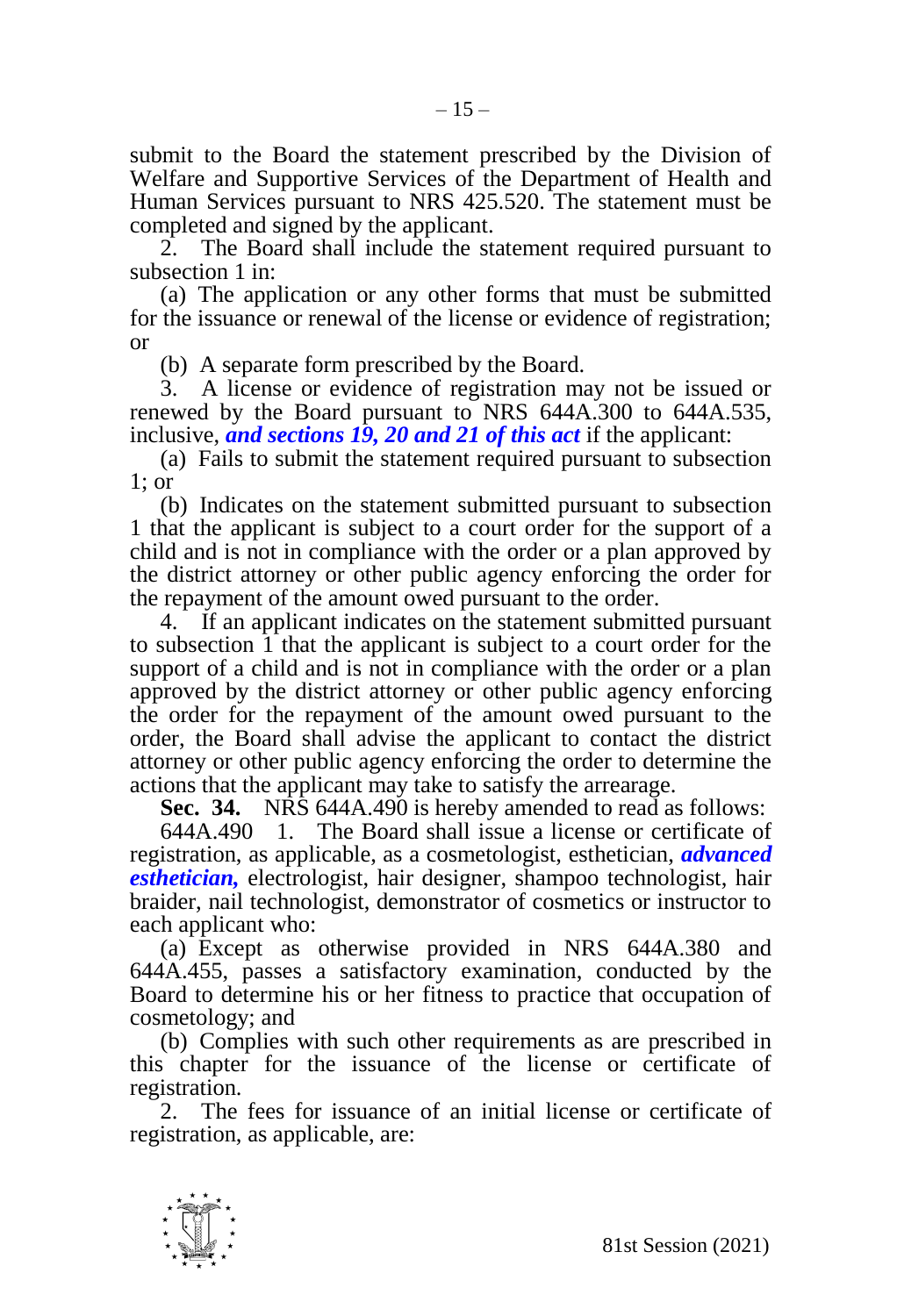(a) For nail technologists, electrologists, estheticians, *advanced estheticians,* hair designers, shampoo technologists, demonstrators of cosmetics and cosmetologists:

(1) For 2 years, not less than \$50 and not more than \$100.

(2) For 4 years, not less than \$100 and not more than \$200.

(b) For hair braiders:

(1) For 2 years, \$70.

(2) For 4 years, \$140.

(c) For instructors:

(1) For 2 years, not less than \$60 and not more than \$100.

(2) For 4 years, not less than \$120 and not more than \$200.

**Sec. 35.** NRS 644A.510 is hereby amended to read as follows:

644A.510 Every licensed or registered nail technologist, electrologist, esthetician, *advanced esthetician,* hair designer, shampoo technologist, hair braider, demonstrator of cosmetics or cosmetologist shall, within 30 days after changing his or her place of business or personal mailing address, as designated in the records of the Board, notify the Board of the new place of business or personal mailing address. Upon receipt of the notification, the Board shall make the necessary change in the records.

**Sec. 36.** NRS 644A.515 is hereby amended to read as follows:

644A.515 1. The license or certificate of registration, as applicable, of every cosmetologist, esthetician, *advanced esthetician,* electrologist, hair designer, shampoo technologist, hair braider, nail technologist, demonstrator of cosmetics and instructor expires on either:

(a) The second anniversary of the birthday of the licensee or holder of the certificate of registration measured, in the case of an original license or certificate of registration, restored license or certificate of registration, renewal of a license or certificate of registration or renewal of an expired license or certificate of registration, from the birthday of the licensee or holder nearest the date of issuance, restoration or renewal; or

(b) The fourth anniversary of the birthday of the licensee or holder of the certificate of registration measured, in the case of an original license or certificate of registration, restored license or certificate of registration, renewal of a license or certificate of registration or renewal of an expired license or certificate of registration from the birthday of the licensee or holder nearest the date of issuance, restoration or renewal.

2. The Board may, by regulation, defer the expiration of a license or certificate of registration, as applicable, of a person who is on active duty in the Armed Forces of the United States upon such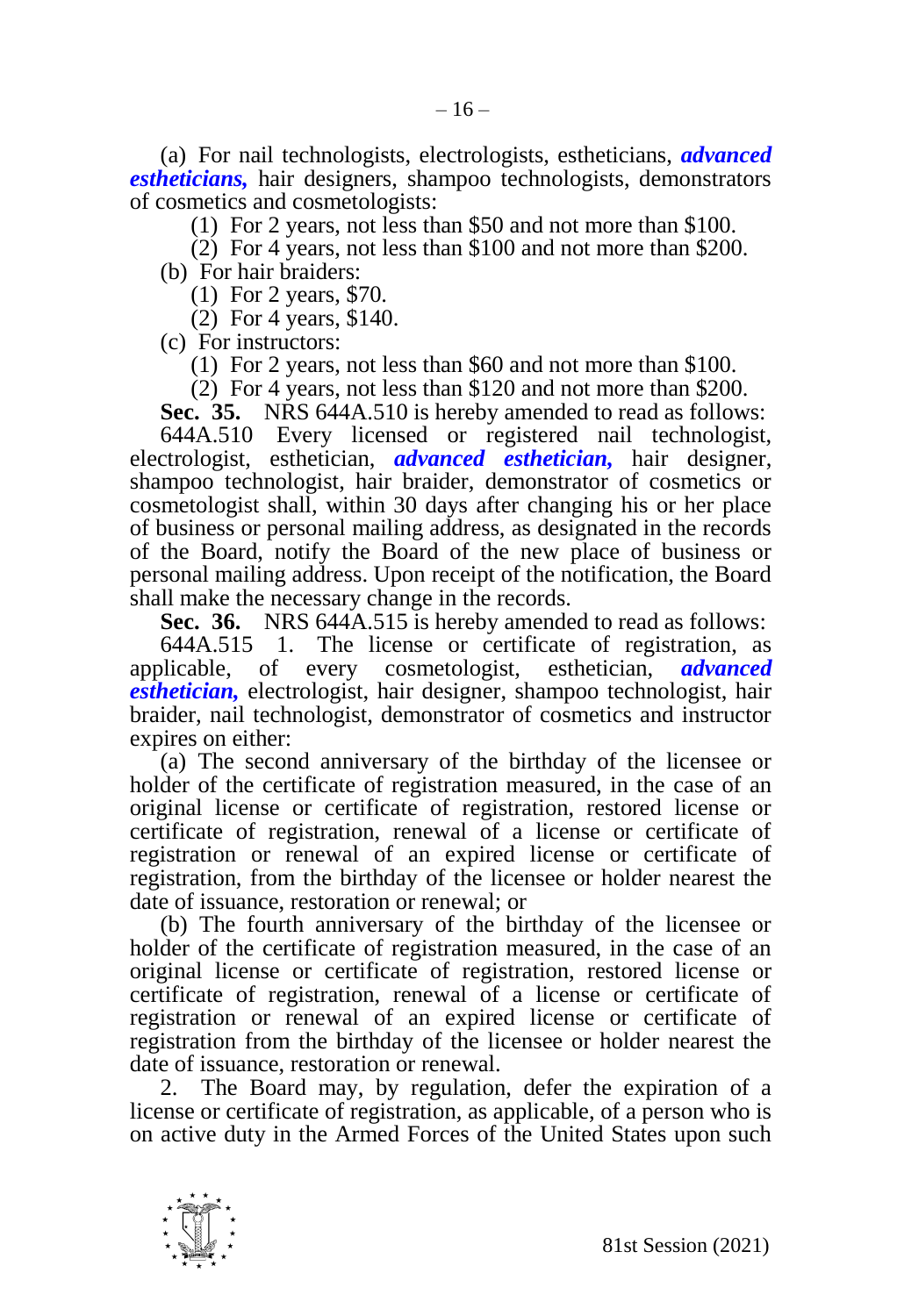terms and conditions as it may prescribe. The Board may similarly defer the expiration of the license or certificate of registration, as applicable, of the spouse or dependent child of that person if the spouse or child is residing with the person.

3. For the purposes of this section, any licensee or holder of a certificate of registration whose date of birth occurs on February 29 in a leap year shall be deemed to have a birthdate of February 28.

**Sec. 37.** NRS 644A.520 is hereby amended to read as follows:

644A.520 1. An application for renewal of any license or certificate of registration issued pursuant to this chapter must be:

(a) Made on a form prescribed and furnished by the Board;

(b) Made on or before the date for renewal specified by the Board;

(c) Accompanied by the applicable fee for renewal; and

(d) Accompanied by all information required to complete the renewal.

2. The fees for renewal of a license or a certificate of registration, as applicable, are:

(a) For nail technologists, electrologists, estheticians, *advanced estheticians,* hair designers, shampoo technologists, demonstrators of cosmetics and cosmetologists:

(1) For 2 years, not less than \$50 and not more than \$100.

(2) For 4 years, not less than \$100 and not more than \$200.

(b) For hair braiders:

(1) For 2 years, \$70.

(2) For 4 years, \$140.

(c) For instructors:

(1) For 2 years, not less than \$60 and not more than \$100.

(2) For 4 years, not less than \$120 and not more than \$200.

(d) For cosmetological establishments:

(1) For 2 years, not less than \$100 and not more than \$200.

(2) For 4 years, not less than \$200 and not more than \$400.

(e) For establishments for hair braiding:

(1) For 2 years, \$70.

(2) For 4 years, \$140.

(f) For schools of cosmetology:

(1) For 2 years, not less than \$500 and not more than \$800.

(2) For 4 years, not less than \$1,000 and not more than \$1,600.

3. For each month or fraction thereof after the date for renewal specified by the Board in which a license or a certificate of registration as a shampoo technologist is not renewed, there must be assessed and collected at the time of renewal a penalty of \$50 for a

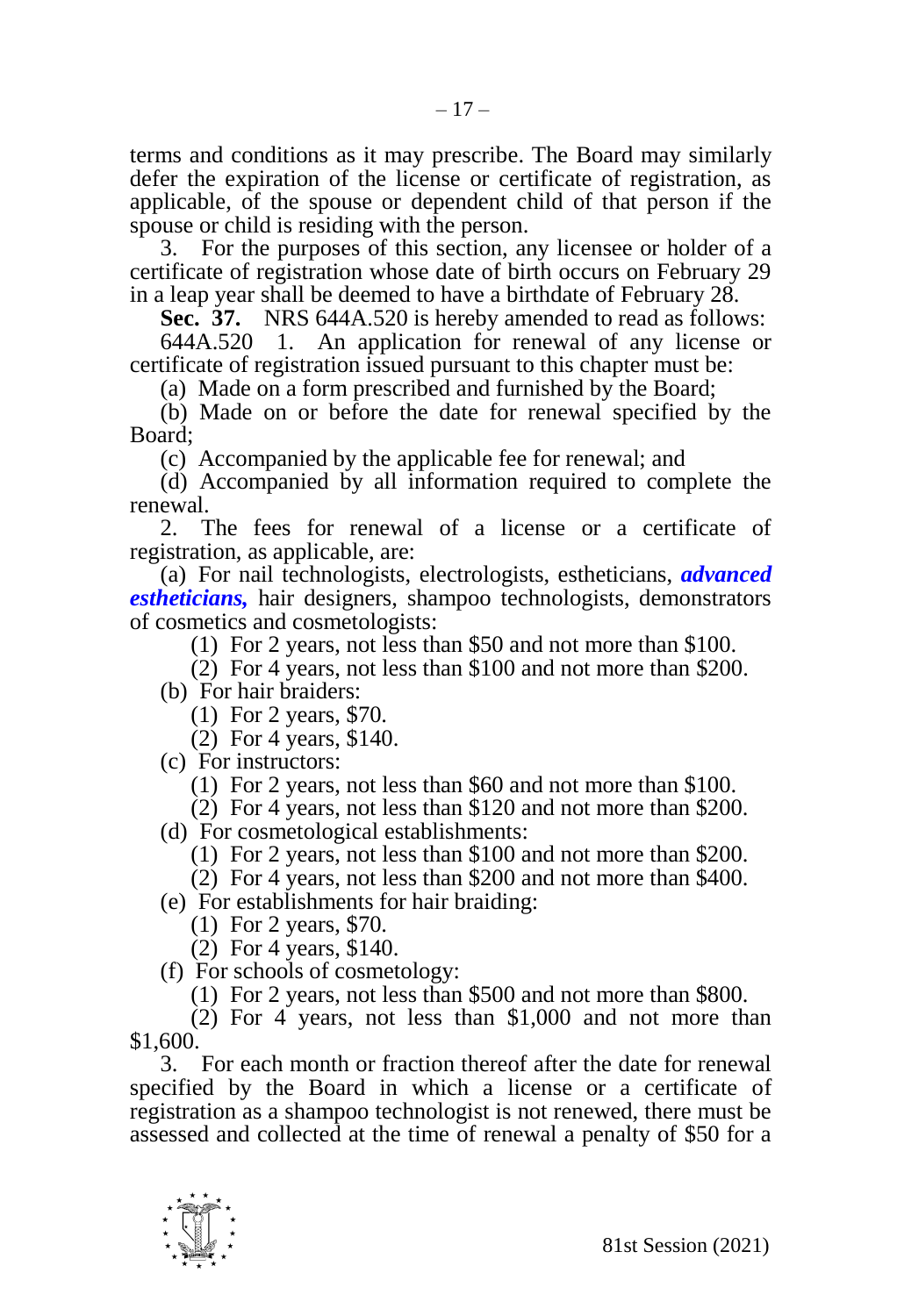school of cosmetology and \$20 for an establishment for hair braiding, a cosmetological establishment, all persons licensed pursuant to this chapter and persons registered as a shampoo technologist.

4. An application for the renewal of a license or a certificate of registration, as applicable, as a cosmetologist, hair designer, shampoo technologist, hair braider, esthetician, *advanced esthetician,* electrologist, nail technologist, demonstrator of cosmetics or instructor must be:

(a) Accompanied by two current photographs of the applicant which are 2 by 2 inches and have the name of the applicant written on the back of each photograph; or

(b) If the application for the renewal of the license or certificate of registration, as applicable, is made online, accompanied by a current photograph of the applicant which is 2 by 2 inches and is electronically attached to the application for renewal.

5. Before a person applies for the renewal of a license or certificate of registration, as applicable, as a cosmetologist, hair designer, shampoo technologist, hair braider, esthetician, *advanced esthetician,* electrologist, nail technologist or demonstrator of cosmetics, the person must complete at least 4 hours of instruction relating to infection control and prevention in a professional course or seminar approved by the Board.

**Sec. 38.** NRS 644A.525 is hereby amended to read as follows:

644A.525 1. A nail technologist, electrologist, esthetician, *advanced esthetician,* hair designer, shampoo technologist, hair braider, cosmetologist, demonstrator of cosmetics or instructor whose license or certificate of registration, as applicable, has expired may have his or her license or certificate of registration renewed only upon payment of all applicable required fees and submission of all information required to complete the renewal.

2. Any nail technologist, electrologist, esthetician, *advanced esthetician,* hair designer, shampoo technologist, hair braider, cosmetologist, demonstrator of cosmetics or instructor who retires from practice for more than 1 year may have his or her license or certificate of registration, as applicable, restored only upon payment of all required fees and submission of all information required to complete the restoration.

3. No nail technologist, electrologist, esthetician, *advanced esthetician,* hair designer, shampoo technologist, hair braider, cosmetologist, demonstrator of cosmetics or instructor who has retired from practice for more than 4 years may have his or her license or certificate of registration, as applicable, restored without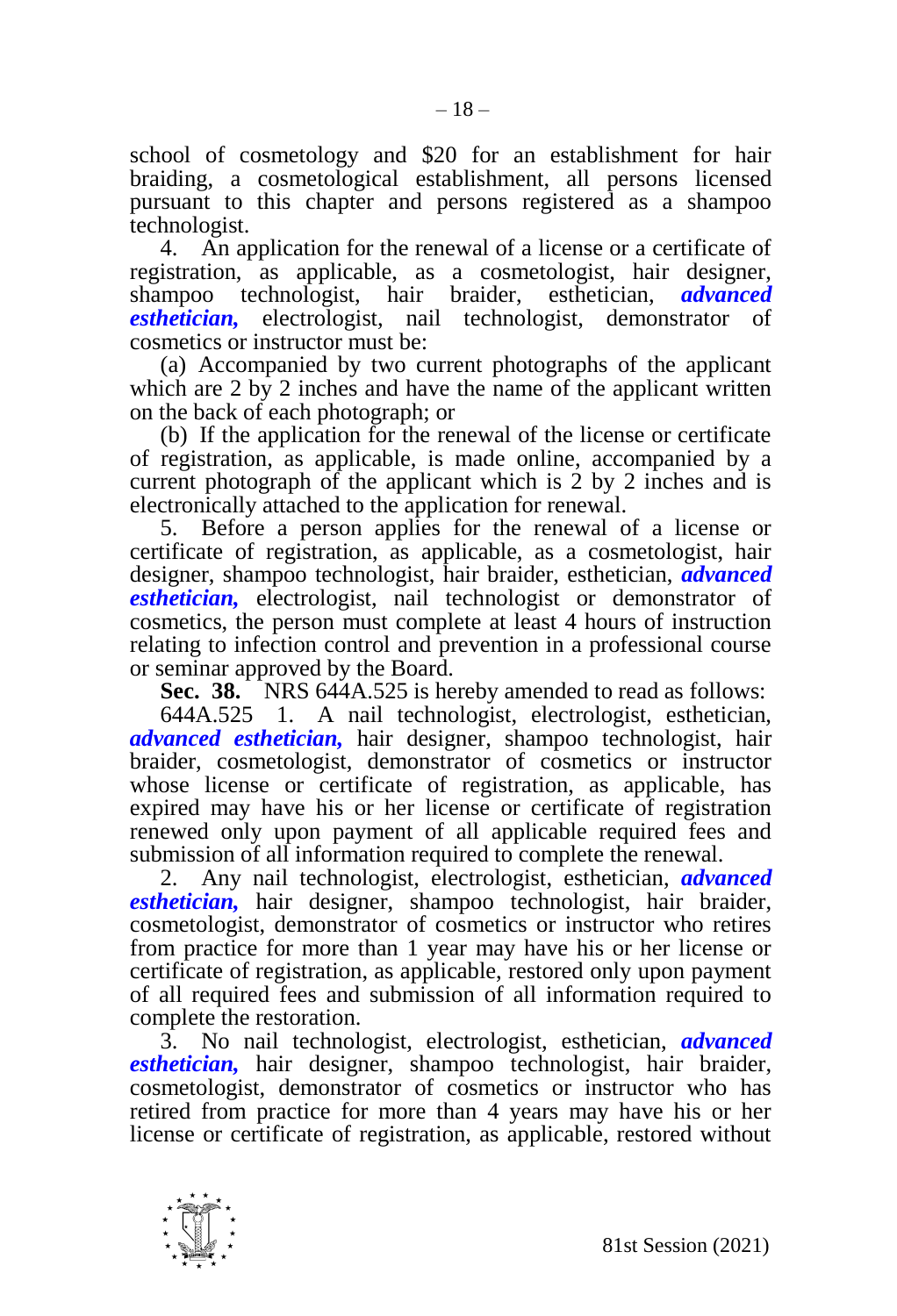examination and must comply with any additional requirements established in regulations adopted by the Board.

**Sec. 39.** NRS 644A.615 is hereby amended to read as follows:

644A.615 1. Every holder of a license issued by the Board to operate a cosmetological establishment shall display *in plain view of members of* the *general public:*

*(a) In the principal office or place of business of the holder, the* license or a duplicate of the license **[**in plain view of members of the general public in the principal office or place of business of the holder.**]** *; and*

*(b) At each cosmetological establishment operated by the holder, a sign of sufficient size to be legible to members of the general public stating that the establishment is not a medical facility.* 

2. Except as otherwise provided in this section, the operator of a cosmetological establishment may lease space to or employ only licensed or registered, as applicable, nail technologists, electrologists, estheticians, *advanced estheticians,* hair designers, shampoo technologists, hair braiders, demonstrators of cosmetics and cosmetologists at the establishment to provide services relating to the practice of cosmetology. This subsection does not prohibit an operator of a cosmetological establishment from:

(a) Leasing space to or employing a barber. Such a barber remains under the jurisdiction of the State Barbers' Health and Sanitation Board and remains subject to the laws and regulations of this State applicable to his or her business or profession.

(b) Leasing space to any other professional, including, without limitation, a provider of health care pursuant to subsection 3. Each such professional remains under the jurisdiction of the regulatory body which governs his or her business or profession and remains subject to the laws and regulations of this State applicable to such business or profession.

3. The operator of a cosmetological establishment may lease space at the cosmetological establishment to a provider of health care for the purpose of providing health care within the scope of his or her practice. The provider of health care shall not use the leased space to provide such health care at the same time a cosmetologist uses that space to engage in the practice of cosmetology. A provider of health care who leases space at a cosmetological establishment pursuant to this subsection remains under the jurisdiction of the regulatory body which governs his or her business or profession and remains subject to the laws and regulations of this State applicable to such business or profession.

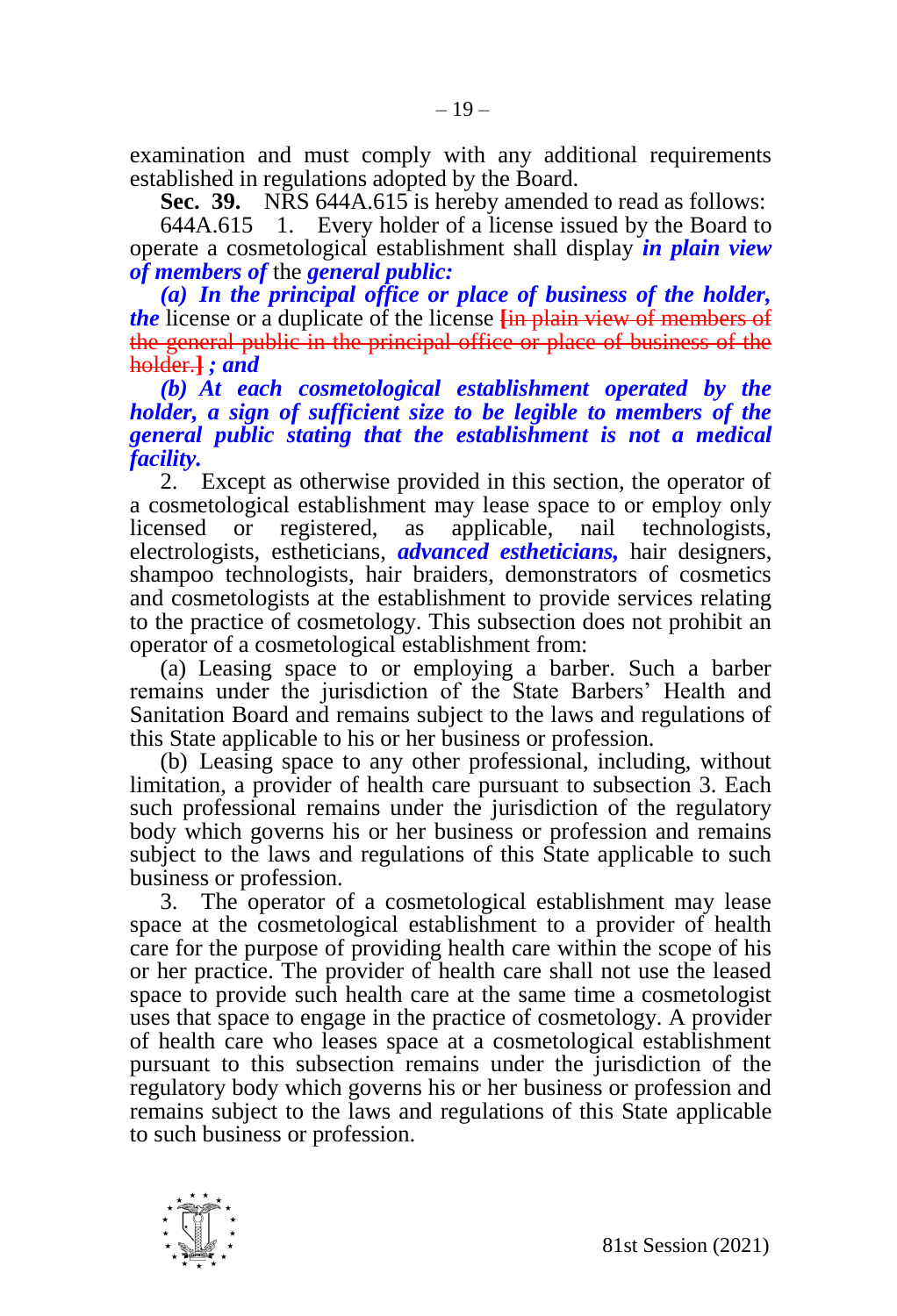4. As used in this section:

(a) "Provider of health care" means a person who is licensed, certified or otherwise authorized by the law of this State to administer health care in the ordinary course of business or practice of a profession.

(b) "Space" includes, without limitation, a separate room in the cosmetological establishment.

**Sec. 40.** NRS 644A.620 is hereby amended to read as follows:

644A.620 Cosmetology and threading may be practiced in a cosmetological establishment by licensed or registered, as applicable, cosmetologists, estheticians, *advanced estheticians,* electrologists, hair designers, shampoo technologists, hair braiders, demonstrators of cosmetics, nail technologists and natural persons who engage in the practice of threading, as appropriate, who are:

1. Employees of the owner of the enterprise; or

2. Lessees of space from the owner of the enterprise.

**Sec. 41.** NRS 644A.625 is hereby amended to read as follows:

644A.625 1. A cosmetological establishment must, at all times, be under the immediate supervision of a person who is licensed in the branch of cosmetology or a combination of branches of cosmetology of any service relating to the practice of cosmetology provided at the cosmetological establishment at the time the service is provided.

2. If the operator of a cosmetological establishment leases space to a licensed or registered, as applicable, nail technologist, electrologist, esthetician, *advanced esthetician,* hair designer, shampoo technologist, hair braider, demonstrator of cosmetics or cosmetologist pursuant to NRS 644A.615, the lessee must provide supervision for that branch of cosmetology in the manner required by subsection 1.

**Sec. 42.** NRS 644A.745 is hereby amended to read as follows:

644A.745 A student enrolled as a cosmetologist, esthetician, *advanced esthetician,* electrologist, hair designer or nail technologist must receive a minimum of 10 percent of the total hours of instruction in the classroom before commencing work on members of the public.

**Sec. 43.** NRS 644A.850 is hereby amended to read as follows:

644A.850 1. The following are grounds for disciplinary action by the Board:

(a) Failure of an owner of an establishment for hair braiding, a cosmetological establishment, a licensed or registered, as applicable, esthetician, *advanced esthetician,* cosmetologist, hair designer, shampoo technologist, hair braider, electrologist, instructor, nail

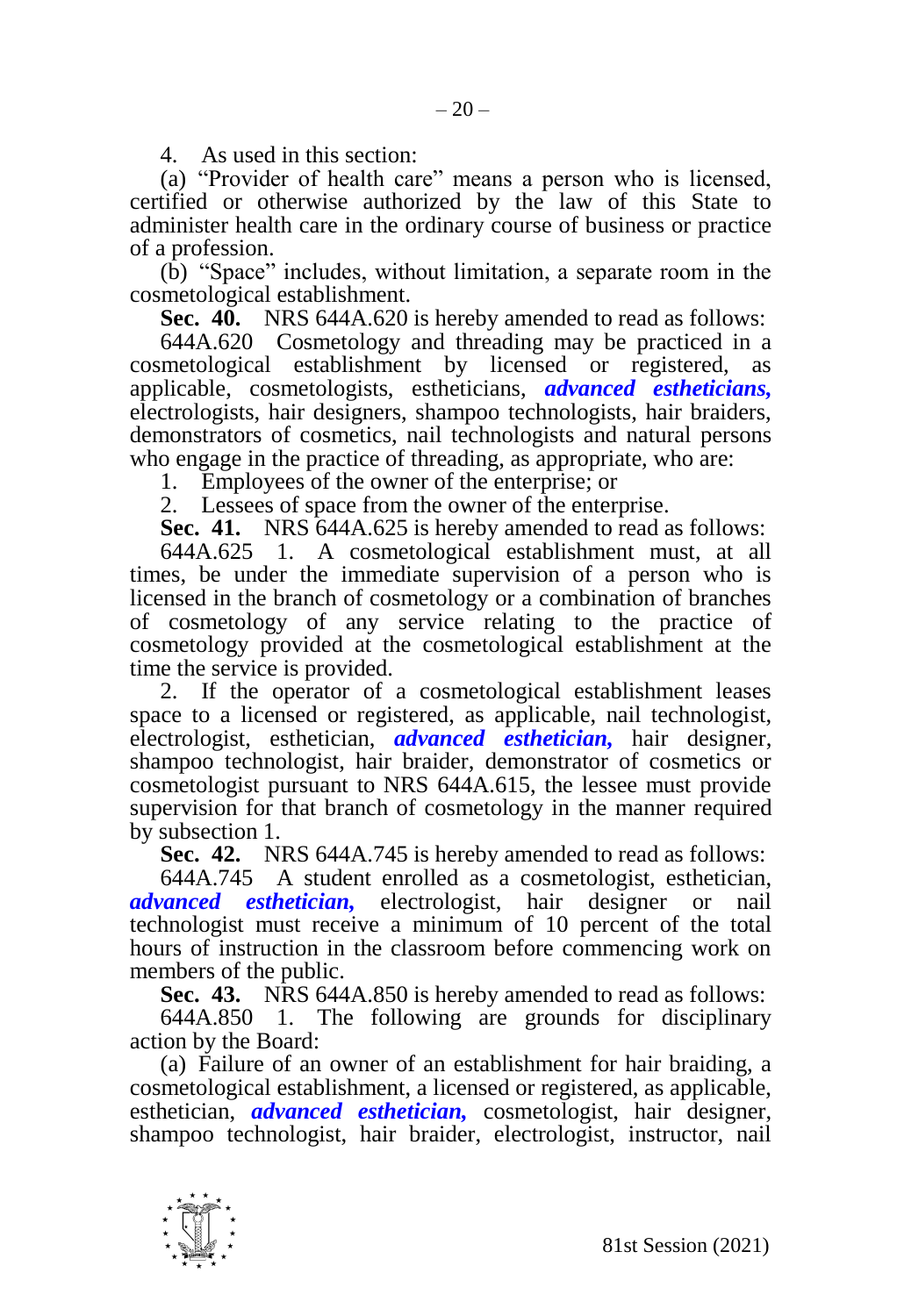technologist, demonstrator of cosmetics, makeup artist or school of cosmetology to comply with the requirements of this chapter or the applicable regulations adopted by the Board.

(b) Failure of a cosmetologist's apprentice, electrologist's apprentice, esthetician's apprentice, hair designer's apprentice or nail technologist's apprentice to comply with the requirements of this chapter or the applicable regulations adopted by the Board.

(c) Obtaining practice in cosmetology or any branch thereof, for money or any thing of value, by fraudulent misrepresentation.

(d) Gross malpractice.

(e) Continued practice by a person knowingly having an infectious or contagious disease.

(f) Drunkenness or the use or possession, or both, of a controlled substance or dangerous drug without a prescription, while engaged in the practice of cosmetology.

(g) Advertising in violation of any of the provisions of NRS 644A.800 or 644A.935.

(h) Permitting a license or certificate of registration to be used where the holder thereof is not personally, actively and continuously engaged in business.

(i) Failure to display the license or certificate of registration or a duplicate of the license or certificate of registration as provided in NRS 644A.530, 644A.535, 644A.615, 644A.665 and 644A.710.

(j) *Failure to display the sign as provided in paragraph (b) of subsection 1 of NRS 644A.615.*

*(k)* Entering, by a school of cosmetology, into an unconscionable contract with a student of cosmetology.

**[**(k)**]** *(l)* Continued practice of cosmetology or operation of a cosmetological establishment or school of cosmetology after the license therefor has expired.

**[**(l)**]** *(m)* Engaging in prostitution or solicitation for prostitution in violation of NRS 201.354 by the owner of a cosmetological establishment, an establishment for hair braiding or a facility in which threading is conducted, a licensee or a holder of a certificate of registration.

**[**(m)**]** *(n)* Failure to comply with the provisions of NRS 454.217 or 629.086.

**[**(n)**]** *(o)* Any other unfair or unjust practice, method or dealing which, in the judgment of the Board, may justify such action.

2. If the Board determines that a violation of this section has occurred, it may:

(a) Refuse to issue or renew a license or certificate of registration;

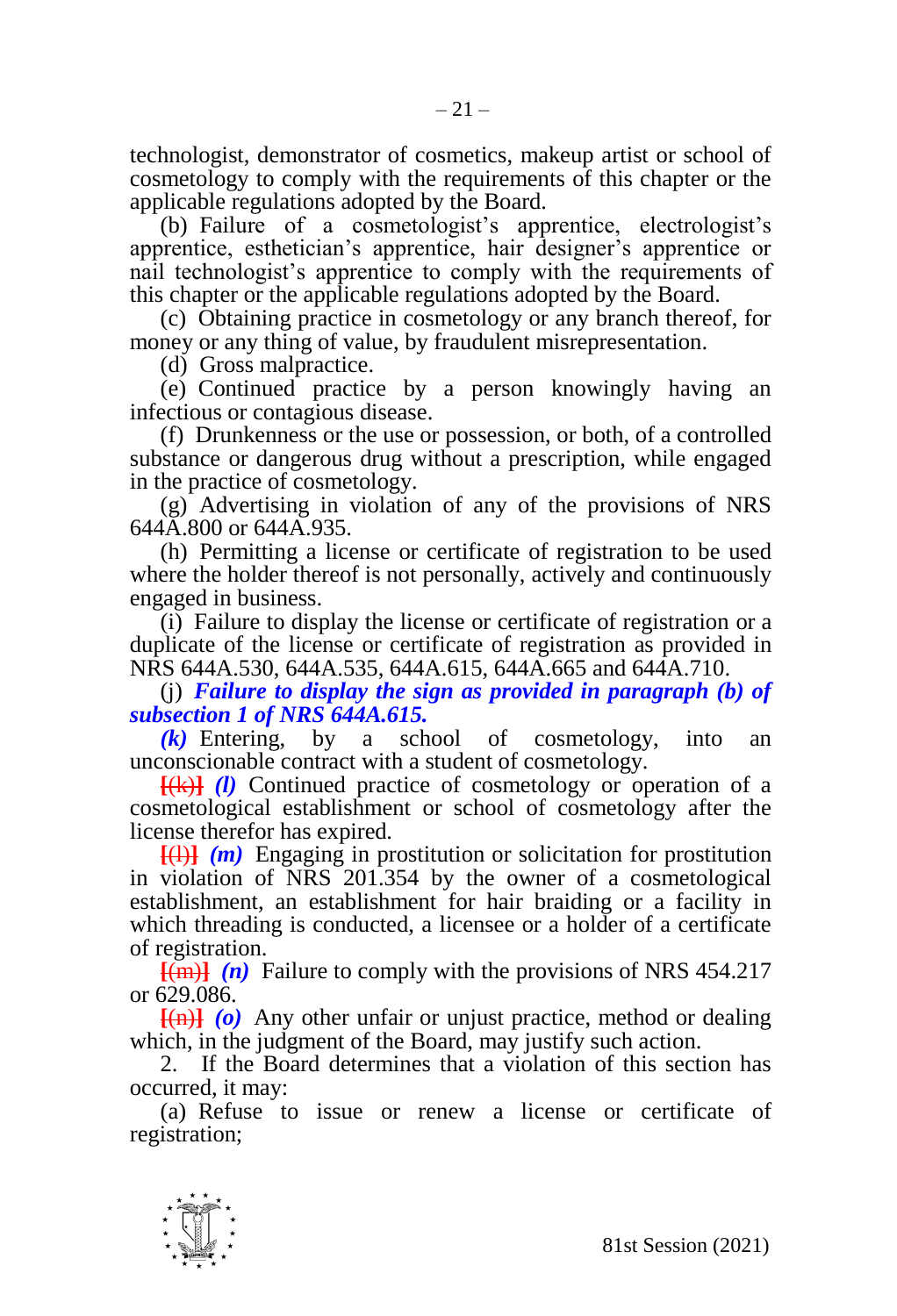(b) Revoke or suspend a license or certificate of registration;

(c) Place the licensee or holder of a certificate of registration on probation for a specified period;

(d) Impose a fine not to exceed \$2,000; or

(e) Take any combination of the actions authorized by paragraphs (a) to (d), inclusive.

3. An order that imposes discipline and the findings of fact and conclusions of law supporting that order are public records.

**Sec. 44.** NRS 644A.860 is hereby amended to read as follows:

644A.860 1. If the Board receives a copy of a court order issued pursuant to NRS 425.540 that provides for the suspension of all professional, occupational and recreational licenses, certificates and permits issued to a person who has been issued a license or been registered pursuant to NRS 644A.300 to 644A.535, inclusive, *and sections 19, 20 and 21 of this act,* the Board shall deem the license or registration issued to that person to be suspended at the end of the 30th day after the date on which the court order was issued unless the Board receives a letter issued by the district attorney or other public agency pursuant to NRS 425.550 to the holder of the license or registration stating that the holder of the license or registration has complied with the subpoena or warrant or has satisfied the arrearage pursuant to NRS 425.560.

2. The Board shall reinstate a license or registration issued pursuant to NRS 644A.300 to 644A.535, inclusive, *and sections 19, 20 and 21 of this act* that has been suspended by a district court pursuant to NRS 425.540 if the Board receives a letter issued by the district attorney or other public agency pursuant to NRS 425.550 to the person whose license or registration was suspended stating that the person whose license or registration was suspended has complied with the subpoena or warrant or has satisfied the arrearage pursuant to NRS 425.560.

**Sec. 45.** 1. Notwithstanding the amendatory provisions of this act, the Board may issue a license as an advanced esthetician to an applicant, without regard to whether the applicant meets the requirements set forth in the amendatory provisions of this act, if the applicant:

(a) Holds a current license as an esthetician issued by the Board on or before October 1, 2023;

(b) Applies to the Board for a license as an advanced esthetician on or before October 1, 2023; and

(c) Has:

(1) Continuously held a license as an instructor of estheticians issued by the Board for not less than 3 years

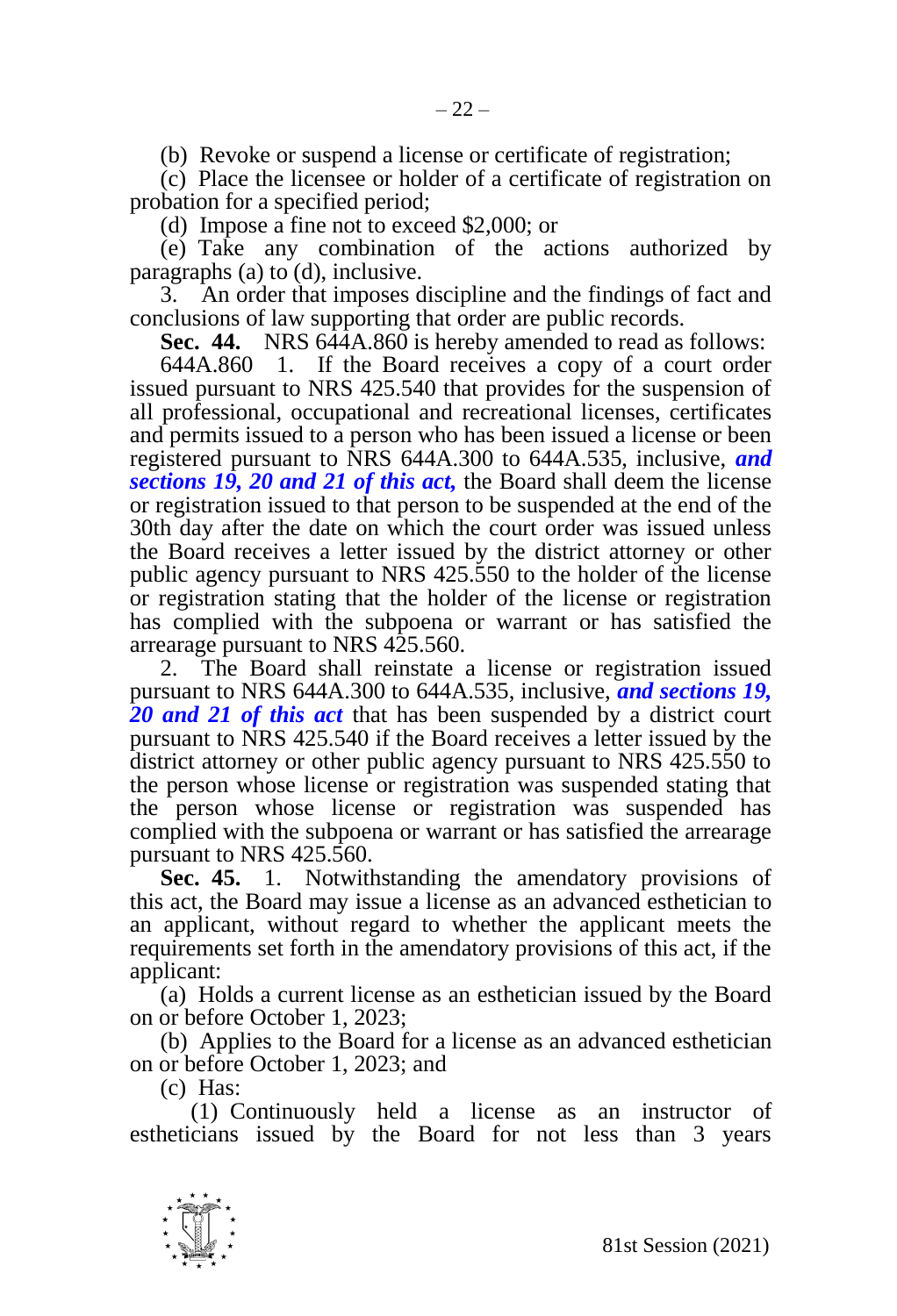immediately preceding the submission of the application for a license; or

(2) Completed at least 75 hours of training in the operation of lasers for medical or esthetic purposes or at least 150 hours of practical experience as an operator of lasers for medical or esthetic purposes under the delegation or supervision of a health care professional or other licensed professional whose licensure permits such delegation or supervision.

2. An applicant who applies for a license from the Board pursuant to subsection 1 must submit to the Board:

(a) A completed application on a form prescribed by the Board;

(b) The fee for the initial issuance of a license as an advanced esthetician set forth in NRS 644A.490, as amended by section 34 of this act;

(c) Proof satisfactory to the Board that the applicant satisfies the requirements for licensure set forth in subsection 1; and

(d) Any other information requested by the Board.

3. A license issued by the Board pursuant to subsection 1 shall be deemed to be a license as an advanced esthetician issued by the Board pursuant to NRS 644A.490, as amended by section 34 of this act.

4. As used in this section:

(a) "Advanced esthetician" has the meaning ascribed to it in section 7 of this act.

(b) "Board" means the State Board of Cosmetology.

(c) "Esthetics" has the meaning ascribed to it in NRS 644A.075.

(d) "Health care professional" has the meaning ascribed to it in NRS 453C.030.

**Sec. 46.** 1. Notwithstanding the amendatory provisions of this act, the Board shall issue a license as an instructor of advanced estheticians to an applicant, without regard to whether the applicant meets the requirements set forth in the amendatory provisions of this act, if the applicant:

(a) Holds a current license as an instructor of cosmetology or an instructor of estheticians on or before October 1, 2023;

(b) Applies to the Board for a license as an instructor of advanced estheticians on or before October 1, 2023; and

(c) Has completed at least the number of hours of continuing education required, at the time the hours of continuing education are completed, for instructors of schools of cosmetology accredited by the National Accrediting Commission of Career Arts & Sciences or its successor organization. Such continuing education must be related to advanced esthetics.